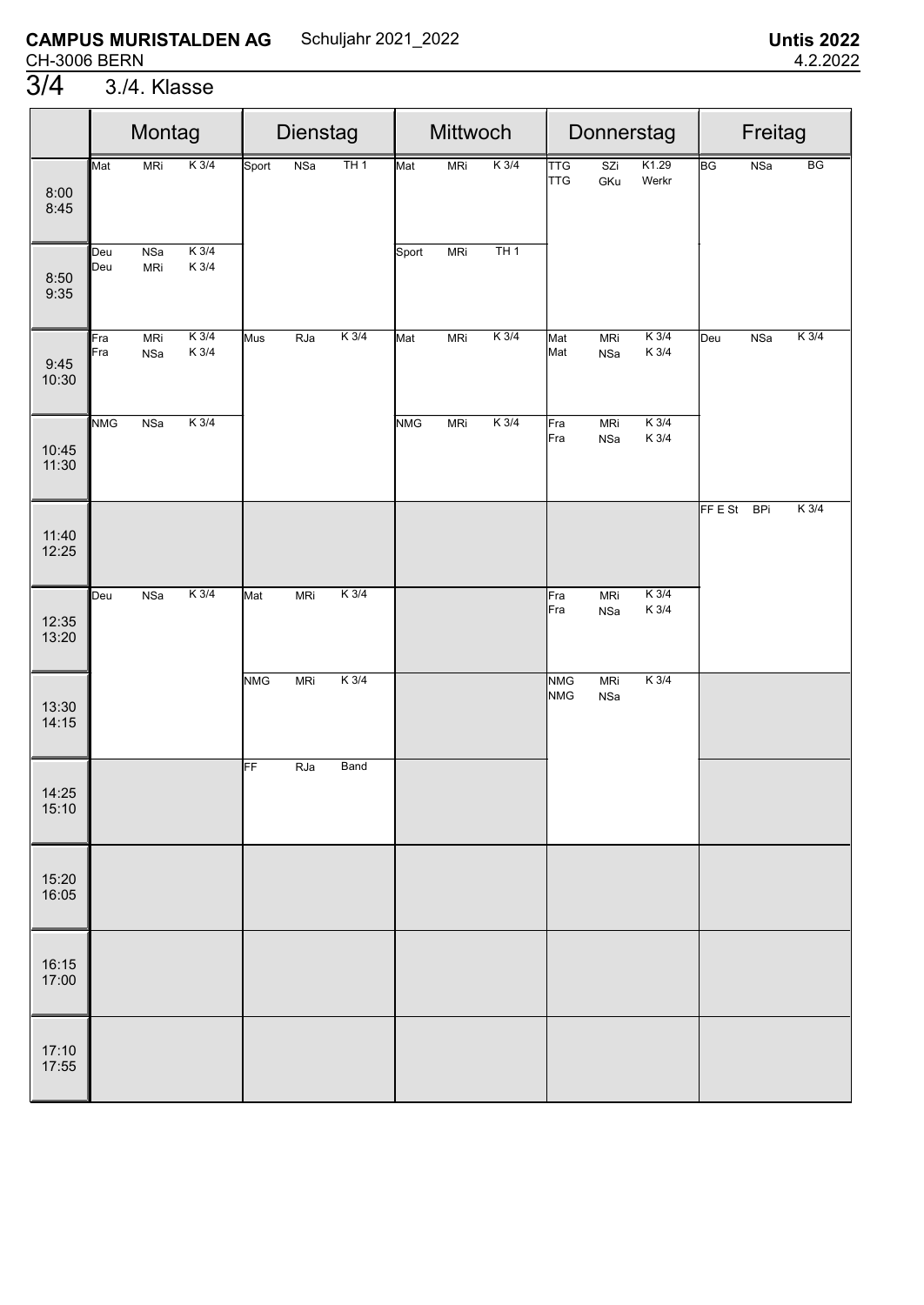# 5 5. Klasse

|                  | Montag<br>TH1<br>LFi<br>Sport |     | Dienstag<br>K <sub>5</sub><br><b>RJa</b><br>Mus |            |     |                 | Mittwoch                 |            | Donnerstag           |            |       |                | Freitag    |            |                |
|------------------|-------------------------------|-----|-------------------------------------------------|------------|-----|-----------------|--------------------------|------------|----------------------|------------|-------|----------------|------------|------------|----------------|
| 8:00<br>8:45     |                               |     |                                                 |            |     |                 | <b>TTG</b><br><b>TTG</b> | SZi<br>GKu | K1.29<br>Werkr       | Deu        | LFi   | K <sub>5</sub> | <b>NMG</b> | LFi        | K <sub>5</sub> |
| $8:50$<br>$9:35$ |                               |     |                                                 | <b>NMG</b> | LFi | K <sub>5</sub>  |                          |            |                      |            |       |                | Mat        | LFi        | K <sub>5</sub> |
| 9:45<br>10:30    | Mus                           | RJa | K <sub>5</sub>                                  |            |     |                 | Mat                      | LFi        | K <sub>5</sub>       | <b>NMG</b> | LFi   | K <sub>5</sub> | Eng        | <b>BPi</b> | K <sub>5</sub> |
| 10:45<br>11:30   | Mat                           | LFi | K <sub>5</sub>                                  | Mat        | LFi | K <sub>5</sub>  | Deu                      | LFi        | K <sub>5</sub>       |            |       |                |            |            |                |
| 11:40<br>12:25   |                               |     |                                                 |            |     |                 | FF E                     | <b>BPi</b> | K <sub>5</sub><br>2) |            |       |                | Deu        | LFi        | K <sub>5</sub> |
| 12:35<br>13:20   | <b>NMG</b>                    | LFi | $\overline{K5}$                                 | bLZ        | LFi | $\overline{K5}$ |                          |            |                      | Mat        | LFi   | K <sub>5</sub> |            |            |                |
| 13:30<br>14:15   | BG                            | LFi | K <sub>5</sub>                                  | Sport      | LFi | TH1             |                          |            |                      | Fra        | $H_0$ | K <sub>5</sub> |            |            |                |
| 14:25<br>15:10   |                               |     |                                                 | Deu        | LFi | K <sub>5</sub>  |                          |            |                      |            |       |                |            |            |                |
| 15:20<br>16:05   |                               |     |                                                 | FF         | THe | Band<br>1)      |                          |            |                      |            |       |                |            |            |                |
| 16:15<br>17:00   |                               |     |                                                 |            |     |                 |                          |            |                      | FF         | KMü   | Aula<br>3)     |            |            |                |
| 17:10<br>17:55   |                               |     |                                                 |            |     |                 |                          |            |                      |            |       |                |            |            |                |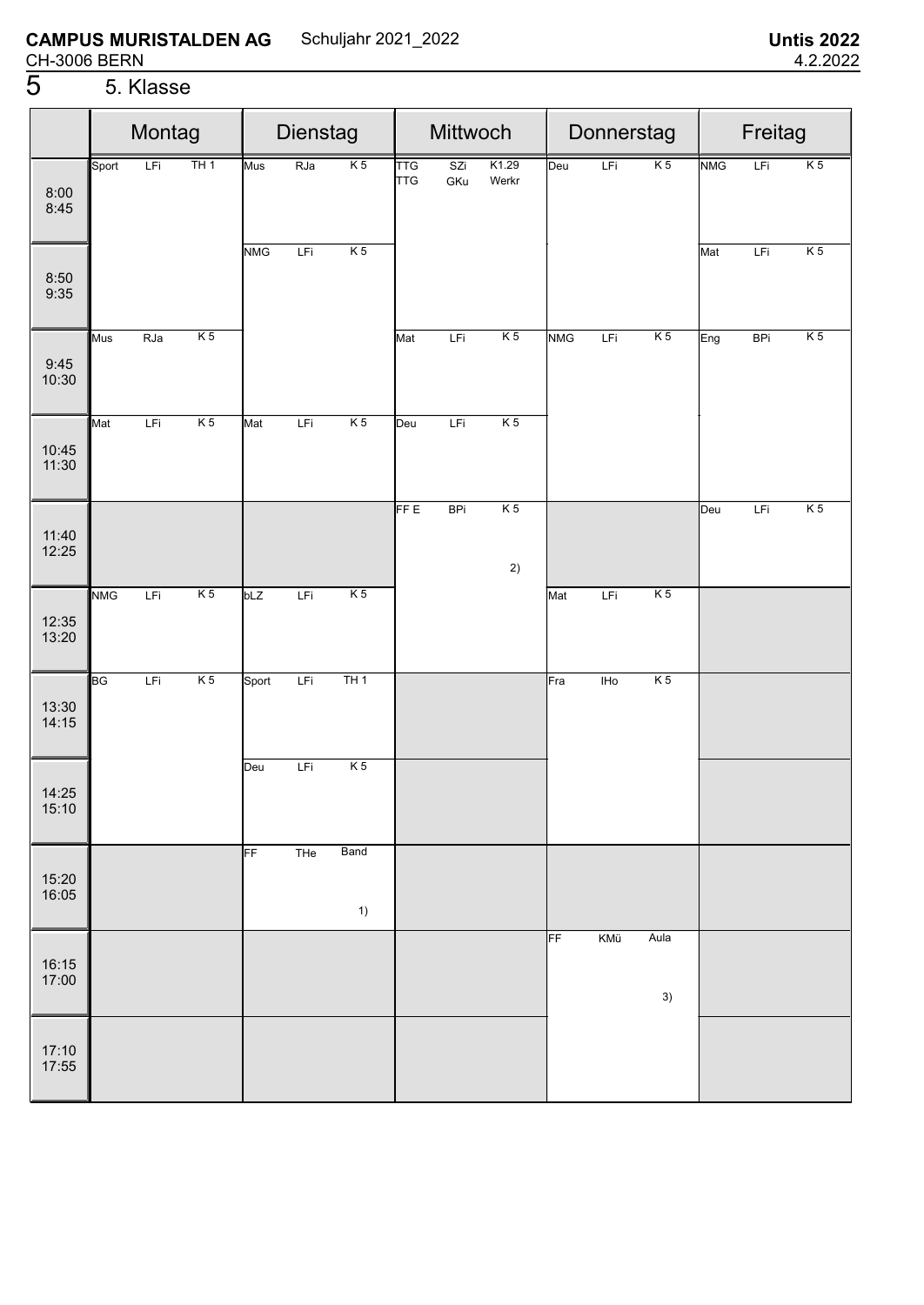# 5 5. Klasse

| Nr. Le.,Fa.,Rm.               | Kla.                                                      |        |  |  | Zeit Schulwoche Studt Text Band ZeilenText-2 Schülergruppe |
|-------------------------------|-----------------------------------------------------------|--------|--|--|------------------------------------------------------------|
| 1) THe, FF Band MS, Band 5, 6 |                                                           | 1-22   |  |  |                                                            |
| 2) BPi, FF E Mov, K 5         |                                                           | $1-22$ |  |  |                                                            |
|                               | 3) KMü, FF Thea S1, Aula 6, 7a, 7b, 7g, 8g, 9+, 8a, 8b, 5 | $1-22$ |  |  |                                                            |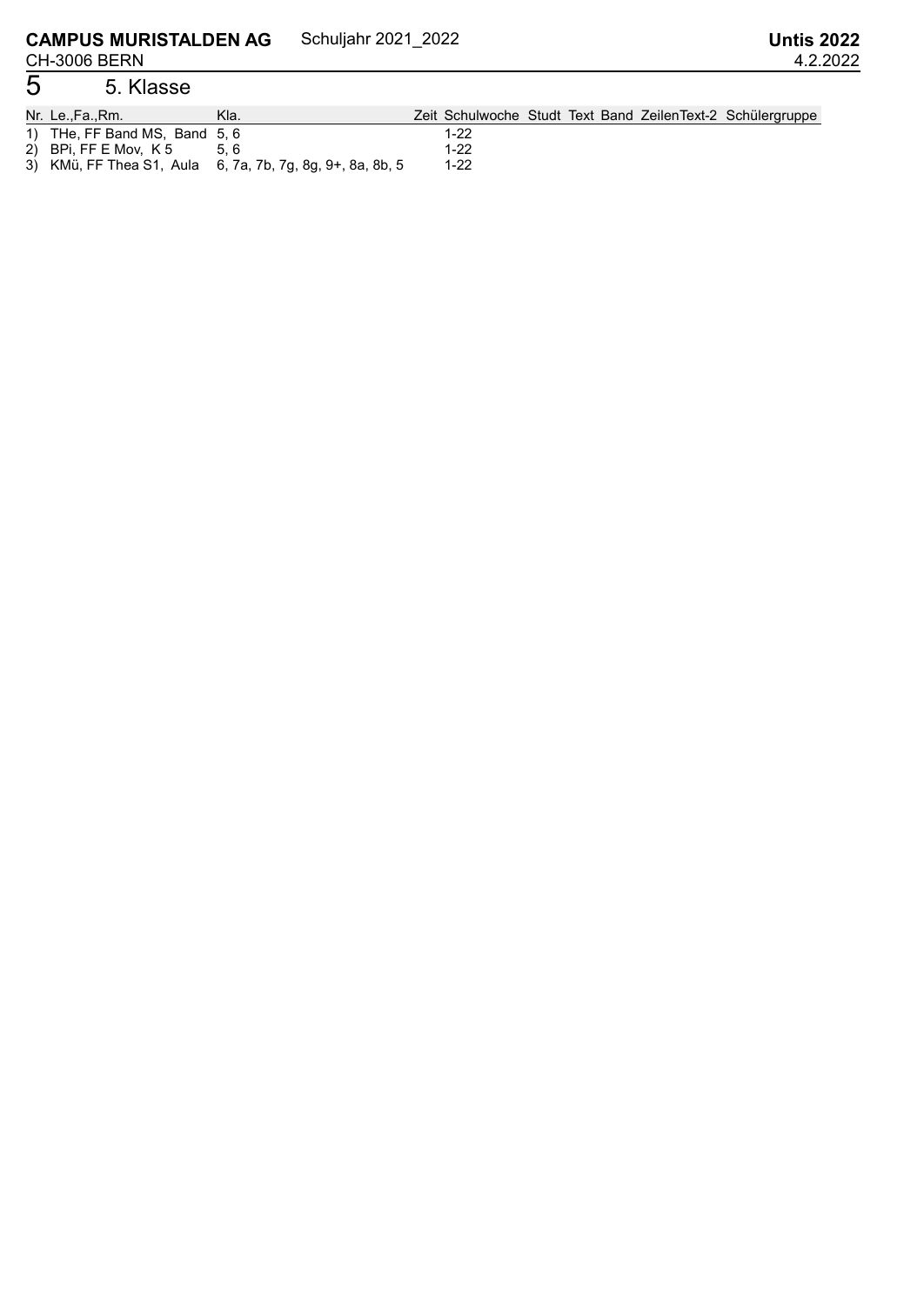|                |            | Montag     |                | Dienstag  |            |                | Mittwoch   |            |                      | Donnerstag            |            | Freitag             |     |            |                |
|----------------|------------|------------|----------------|-----------|------------|----------------|------------|------------|----------------------|-----------------------|------------|---------------------|-----|------------|----------------|
| 8:00<br>8:45   | Deu        | MGu        | K <sub>6</sub> | Fra       | <b>IHo</b> | K <sub>6</sub> | <b>NMG</b> | LFi        | K <sub>6</sub>       | Med Inf<br><b>NMG</b> | LBö<br>MGu | T0.07<br>K6         | Mat | MGu        | K <sub>6</sub> |
| 8:50<br>9:35   |            |            |                |           |            |                |            |            |                      |                       |            |                     |     |            |                |
| 9:45<br>10:30  | Mat        | MGu        | K6             | <b>BG</b> | <b>IHo</b> | K6             | Sport      | IHO        | TH1                  | <b>TTG</b><br>TG      | SZi<br>GKu | K1.29<br>Werkr      | Deu | <b>MGu</b> | K6             |
| 10:45<br>11:30 |            |            |                |           |            |                |            |            |                      |                       |            |                     | Deu | MGu        | K6             |
| 11:40<br>12:25 |            |            |                |           |            |                | FF E       | <b>BPi</b> | K <sub>5</sub><br>2) |                       |            |                     | bLZ | MGu        | K6             |
| 12:35<br>13:20 | Mus        | <b>RJa</b> | Mus            | Mus       | RJa        | Mus            |            |            |                      | Sport                 | IHO        | TH2                 |     |            |                |
| 13:30<br>14:15 | <b>NMG</b> | MGu        | K6             | Eng       | $I$ Ho     | K6             |            |            |                      | Deu                   | MGu        | K6                  |     |            |                |
| 14:25<br>15:10 |            |            |                |           |            |                |            |            |                      | Mat                   | MGu        | K6                  |     |            |                |
| 15:20<br>16:05 |            |            |                | FF        | THe        | Band<br>1)     |            |            |                      | FF Tast STh           |            | T0.07<br>3)         |     |            |                |
| 16:15<br>17:00 |            |            |                |           |            |                |            |            |                      | FF<br>FF Inf          | KMü<br>STh | Aula<br>T0.07<br>4) |     |            |                |
| 17:10<br>17:55 |            |            |                |           |            |                |            |            |                      |                       |            |                     |     |            |                |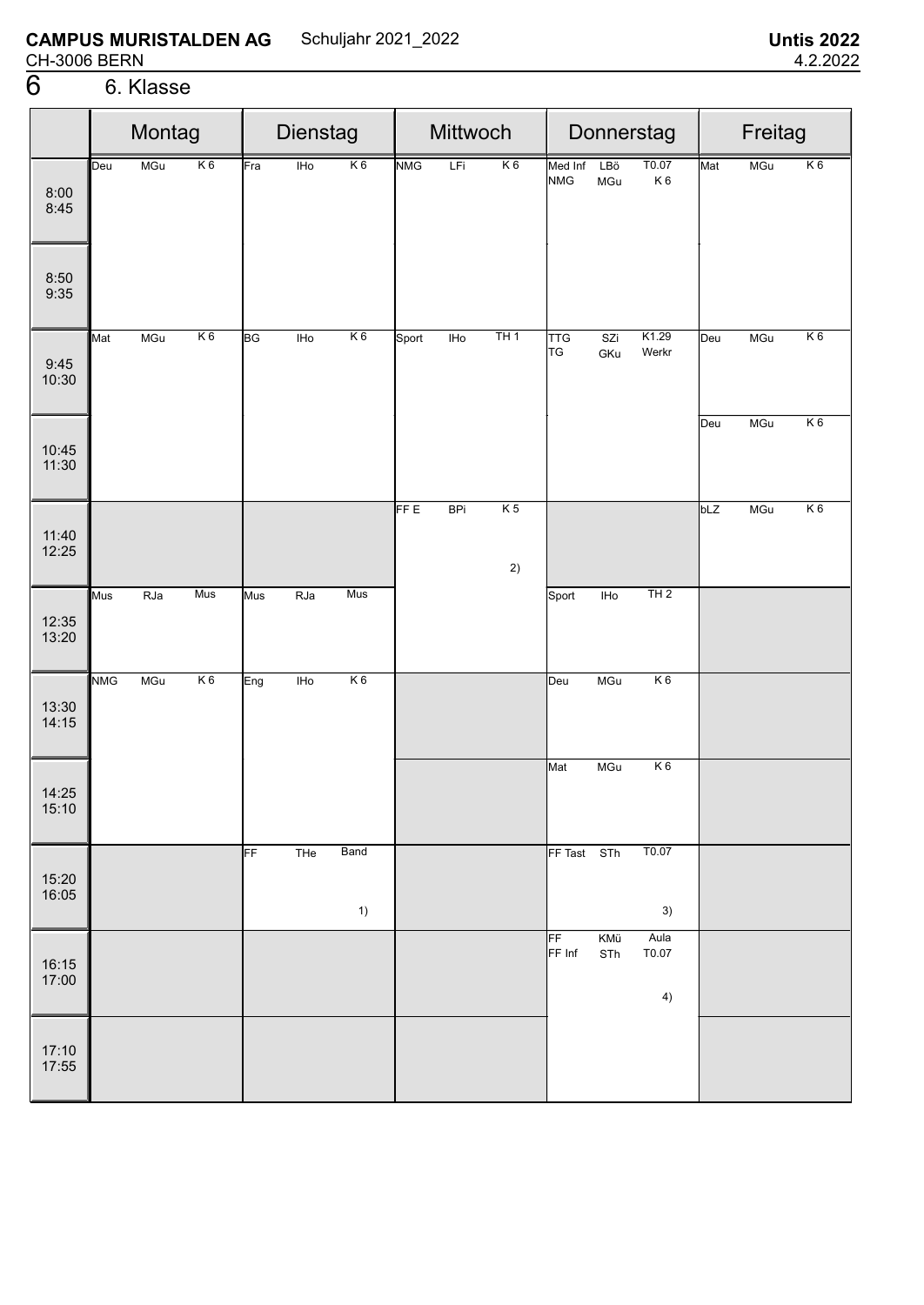### 6 6. Klasse

| Nr. Le.,Fa.,Rm.               | Kla.                                                                        | Zeit Schulwoche Studt Text |  |
|-------------------------------|-----------------------------------------------------------------------------|----------------------------|--|
| 1) THe, FF Band MS, Band 5, 6 |                                                                             | $1-22$                     |  |
| 2) BPi, FF E Mov, K 5         | 5.6                                                                         | $1 - 22$                   |  |
| 3) STh, FF Tast, T0.07        | 6, 7a, 7b, 7g, 8a, 8b, 8g, 9a, 9b, 9+                                       | $1-22$                     |  |
| 4) KMü, FF Thea S1, Aula      | 6, 7a, 7b, 7g, 8g, 9+, 8a, 8b, 5                                            | $1 - 22$                   |  |
| STh. FF Inf. T0.07            | 6, 7a, 7b, 7g, 8a, 8b, 8g, 9a, 9b, 9+, 10. SJ a, G 1c, G 1a, G 1b, 10. SJ b | $1-22$                     |  |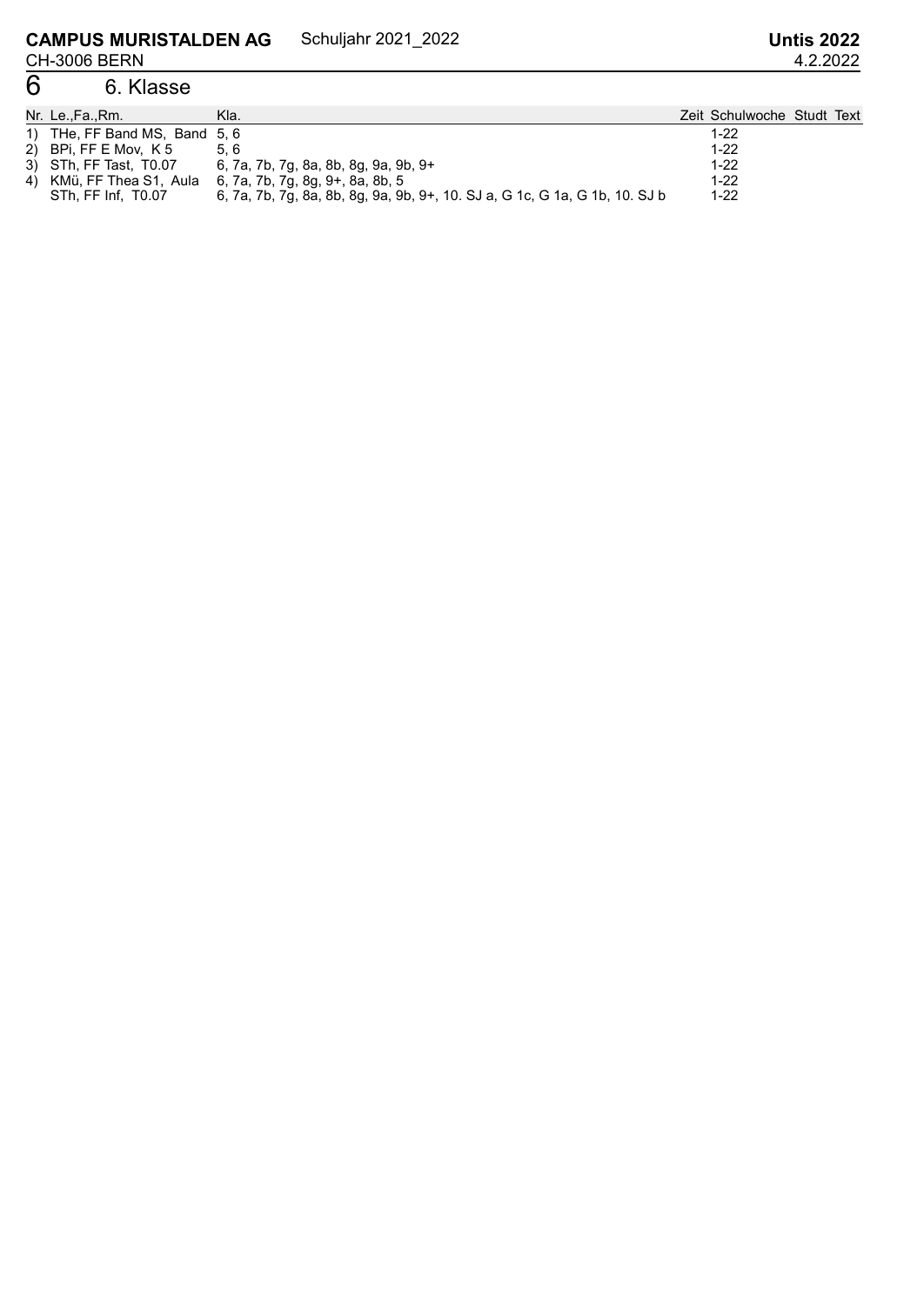#### 7. Klasse a

|                | Montag<br>NT<br><b>NMG</b><br>ALe |            |                  | Dienstag     |               |                        | Mittwoch    |            |                       |              | Donnerstag  |                  | Freitag |     |                  |
|----------------|-----------------------------------|------------|------------------|--------------|---------------|------------------------|-------------|------------|-----------------------|--------------|-------------|------------------|---------|-----|------------------|
|                |                                   |            |                  | Mat          | LMo           | K <sub>7</sub> A       | Mat         | LMo        | K <sub>7</sub> A      | <b>BG</b>    | SSc         | BG               | Mat     | LMo | K <sub>7</sub> A |
| 8:00<br>8:45   |                                   |            |                  |              |               |                        |             |            |                       |              |             |                  |         |     |                  |
|                |                                   |            |                  |              |               |                        | <b>NMG</b>  | LMo        | K <sub>7</sub> A      |              |             |                  |         |     |                  |
| 8:50<br>9:35   |                                   |            |                  |              |               |                        |             |            |                       |              |             |                  |         |     |                  |
| 9:45<br>10:30  | <b>TTG</b><br><b>TTG</b>          | SZi<br>GBo | K1.29<br>Werkr   | Deu          | SSc           | K <sub>7</sub> A       |             |            |                       | Mus          | THe         | Mus              | Fra     | RKe | K <sub>7</sub> A |
|                |                                   |            |                  | Eng          | SSc           | K <sub>7</sub> A       | bLZ         | LMo        | K <sub>7</sub> A      |              |             |                  | Eng     | SSc | K 7A             |
| 10:45<br>11:30 |                                   |            |                  |              |               |                        |             |            |                       |              |             |                  |         |     |                  |
|                |                                   |            |                  |              |               |                        | Fra         | RKe        | K 7A                  | <b>NMG</b>   | ALe         | $\overline{NT}$  |         |     |                  |
| 11:40<br>12:25 |                                   |            |                  |              |               |                        |             |            |                       |              |             |                  |         |     |                  |
|                | bLZ                               | <b>LMo</b> | K 7A             |              |               |                        | FF<br>FF TG | THe<br>GBo | Band<br>Werkr         |              |             |                  | Deu     | SSc | K 7A             |
| 12:35<br>13:20 |                                   |            |                  |              |               |                        | FF Vo       | LMo        | TH <sub>1</sub><br>4) |              |             |                  |         |     |                  |
|                | Sport                             | <b>LMo</b> | TH1              | <b>NMG</b>   | LMo           | K <sub>7</sub> A       | FF TG       | GBo        | Werkr                 | Deu          | SSc         | K <sub>7</sub> A |         |     |                  |
| 13:30<br>14:15 |                                   |            |                  |              |               |                        |             |            | 5)                    |              |             |                  |         |     |                  |
|                |                                   |            |                  | Sp K<br>Sp M | $R$ Ke<br>HBi | TH2<br>TH <sub>1</sub> |             |            |                       | bLZ          | ${\tt SSc}$ | K <sub>7</sub> A |         |     |                  |
| 14:25<br>15:10 |                                   |            |                  |              |               |                        |             |            |                       |              |             |                  |         |     |                  |
|                |                                   |            |                  |              |               | 2)                     |             |            |                       |              |             | T0.07            |         |     |                  |
| 15:20          | ¶Fra                              | RKe        | K <sub>7</sub> A |              |               |                        |             |            |                       | FF Tast STh  |             |                  |         |     |                  |
| 16:05          |                                   |            |                  |              |               |                        |             |            |                       |              |             | 6)               |         |     |                  |
|                | <b>FFE</b>                        | GKu        | <b>NT</b>        | FF           | CRi           | LE0.6                  |             |            |                       | FF<br>FF Inf | KMü<br>STh  | Aula<br>T0.07    |         |     |                  |
| 16:15<br>17:00 |                                   |            |                  |              |               |                        |             |            |                       |              |             |                  |         |     |                  |
|                |                                   |            | 1)               |              |               | 3)                     |             |            |                       |              |             | 7)               |         |     |                  |
| 17:10          |                                   |            |                  |              |               |                        |             |            |                       |              |             |                  |         |     |                  |
| 17:55          |                                   |            |                  |              |               |                        |             |            |                       |              |             |                  |         |     |                  |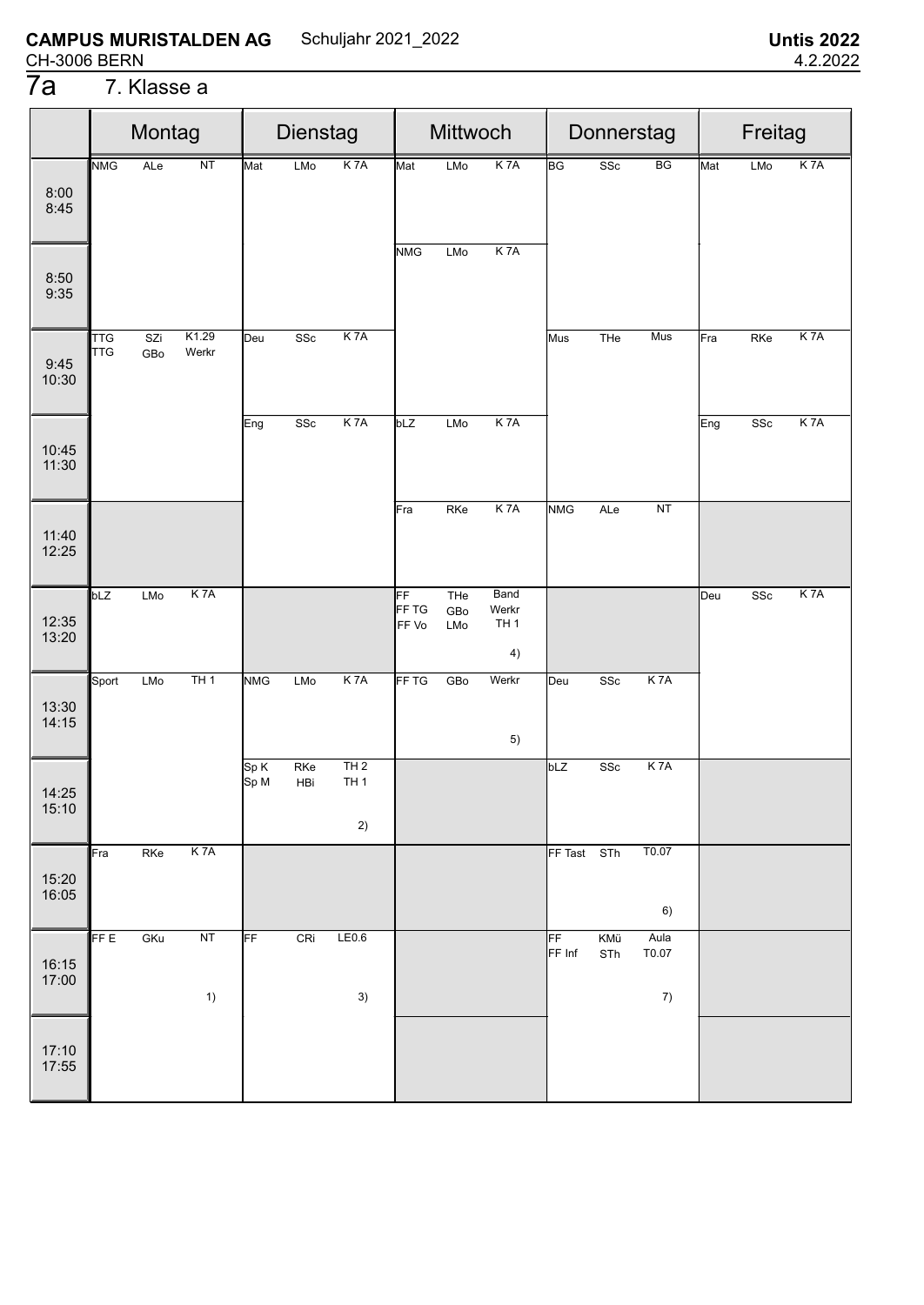#### 7. Klasse a

| Nr. Le.,Fa.,Rm.         | Kla.                                                                                                      |
|-------------------------|-----------------------------------------------------------------------------------------------------------|
| 1) GKu, FF E KET, NT    | 7a, 7b, 8a, 8b, 7g, 8g, 9a, 9b, 9+, 10. SJ a, G 1a, G 1c, G 1b, 10. SJ b                                  |
| 2) RKe, Sp K, TH 2      | 7a, 7b                                                                                                    |
| HBi, Sp M, TH 1         | 7a, 7b                                                                                                    |
| 3) CRi, FF Debat, LE0.6 | G 4a, G 4b, G 4c, G 3a, G 3b, G 3c, G 2a, G 2b, G 2c, G 1a, G 1c, 10. SJ a, 7g, 8g, 9a, 9b, 9+, 8a, 8b, 7 |
| 4) THe, FF Band 7, Band | 7a, 7b, 7g                                                                                                |
| GBo, FF TG, Werkr       | 9a, 9b, 8a, 8b, 8g, 7a, 7b, 7g, 9+                                                                        |
| LMo, FF Volley, TH 1    | 9a, 9b, 8a, 8b, 8g, 7a, 7b, 7g, 9+                                                                        |
| 5) GBo, FF TG, Werkr    | 9a, 9b, 8a, 8b, 8g, 7a, 7b, 7g, 9+                                                                        |
| 6) STh, FF Tast, T0.07  | 6, 7a, 7b, 7g, 8a, 8b, 8g, 9a, 9b, 9+                                                                     |
|                         | 7) KMü, FF Thea S1, Aula 6, 7a, 7b, 7g, 8g, 9+, 8a, 8b, 5                                                 |

STh, FF Inf, T0.07 6, 7a, 7b, 7g, 8a, 8b, 8g, 9a, 9b, 9+, 10. SJ a, G 1c, G 1a, G 1b, 10. SJ b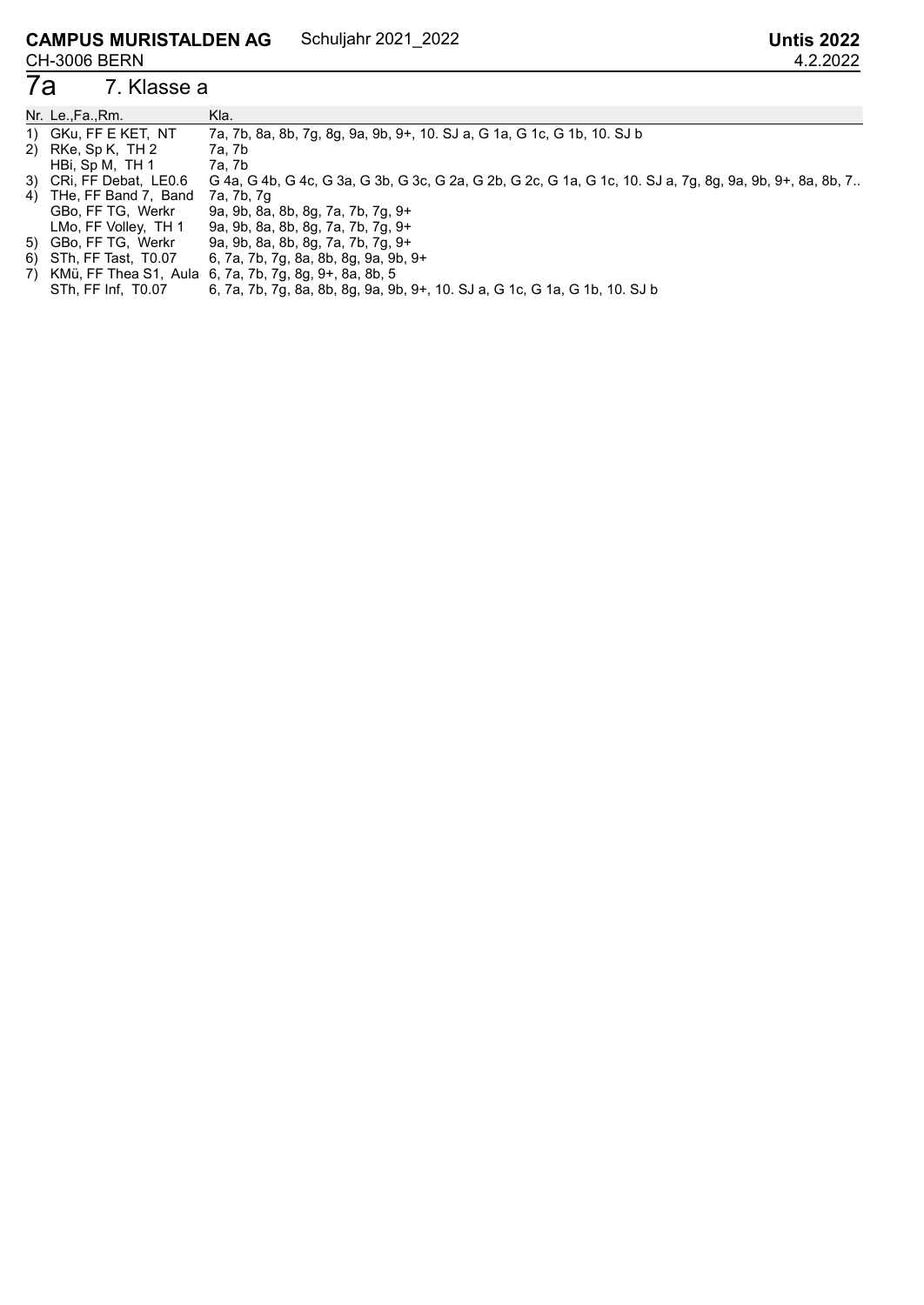# 7**b** 7. Klasse b

|                |                           | Montag<br>$K$ 7B<br>GKu |          |                          | Dienstag   |                              |                      | Mittwoch          |                                        |              |            | Donnerstag          |       | Freitag |                 |
|----------------|---------------------------|-------------------------|----------|--------------------------|------------|------------------------------|----------------------|-------------------|----------------------------------------|--------------|------------|---------------------|-------|---------|-----------------|
| 8:00<br>8:45   | Eng                       |                         |          | <b>TTG</b><br><b>TTG</b> | SZi<br>GBo | K1.29<br>Werkr               | Mus                  | THe               | Mus                                    | Deu          | RKe        | K <sub>7B</sub>     | Eng   | GKu     | K <sub>7B</sub> |
| 8:50<br>9:35   | Mus                       | THe                     | Mus      |                          |            |                              | Fra                  | RKe               | $K$ 7B                                 |              |            |                     | Fra   | RKe     | K 7B            |
| 9:45<br>10:30  | Mat                       | GKu                     | $K$ 7B   | Eng                      | GKu        | $K$ 7B                       |                      |                   |                                        | <b>NMG</b>   | RKe        | $K$ 7B              | Mat   | GKu     | $K$ 7B          |
| 10:45<br>11:30 |                           |                         |          | Mat                      | GKu        | K 7B                         | <b>NMG</b>           | RKe               | $K$ 7B                                 | bLZ          | RKe        | K 7B                | Deu   | RKe     | $K$ 7B          |
| 11:40<br>12:25 | Sport                     | RKe                     | TH1      | <b>NMG</b>               | RKe        | K 7B                         | Mat                  | GKu               | $K$ 7B                                 |              |            |                     | Sport | RKe     | TH2             |
| 12:35<br>13:20 |                           |                         |          |                          |            |                              | FF<br>FF TG<br>FF Vo | THe<br>GBo<br>LMo | Band<br>Werkr<br>TH <sub>1</sub><br>4) | <b>NMG</b>   | RKe        | NT                  |       |         |                 |
| 13:30<br>14:15 | $\overline{\mathsf{B}}$ G | RKe                     | K7B      | Deu                      | RKe        | $K$ 7B                       | FF <sub>TG</sub>     | GBo               | Werkr<br>5)                            |              |            |                     |       |         |                 |
| 14:25<br>15:10 |                           |                         |          | Sp K<br>Sp M             | RKe<br>HBi | TH2<br>TH <sub>1</sub><br>2) |                      |                   |                                        |              |            |                     |       |         |                 |
| 15:20<br>16:05 | bLZ                       | GKu                     | K7B      | bLZ                      | RKe        | K 7B                         |                      |                   |                                        | FF Tast STh  |            | T0.07<br>6)         |       |         |                 |
| 16:15<br>17:00 | FF E                      | GKu                     | NT<br>1) | FF                       | CRi        | LE0.6<br>3)                  |                      |                   |                                        | FF<br>FF Inf | KMü<br>STh | Aula<br>T0.07<br>7) |       |         |                 |
| 17:10<br>17:55 |                           |                         |          |                          |            |                              |                      |                   |                                        |              |            |                     |       |         |                 |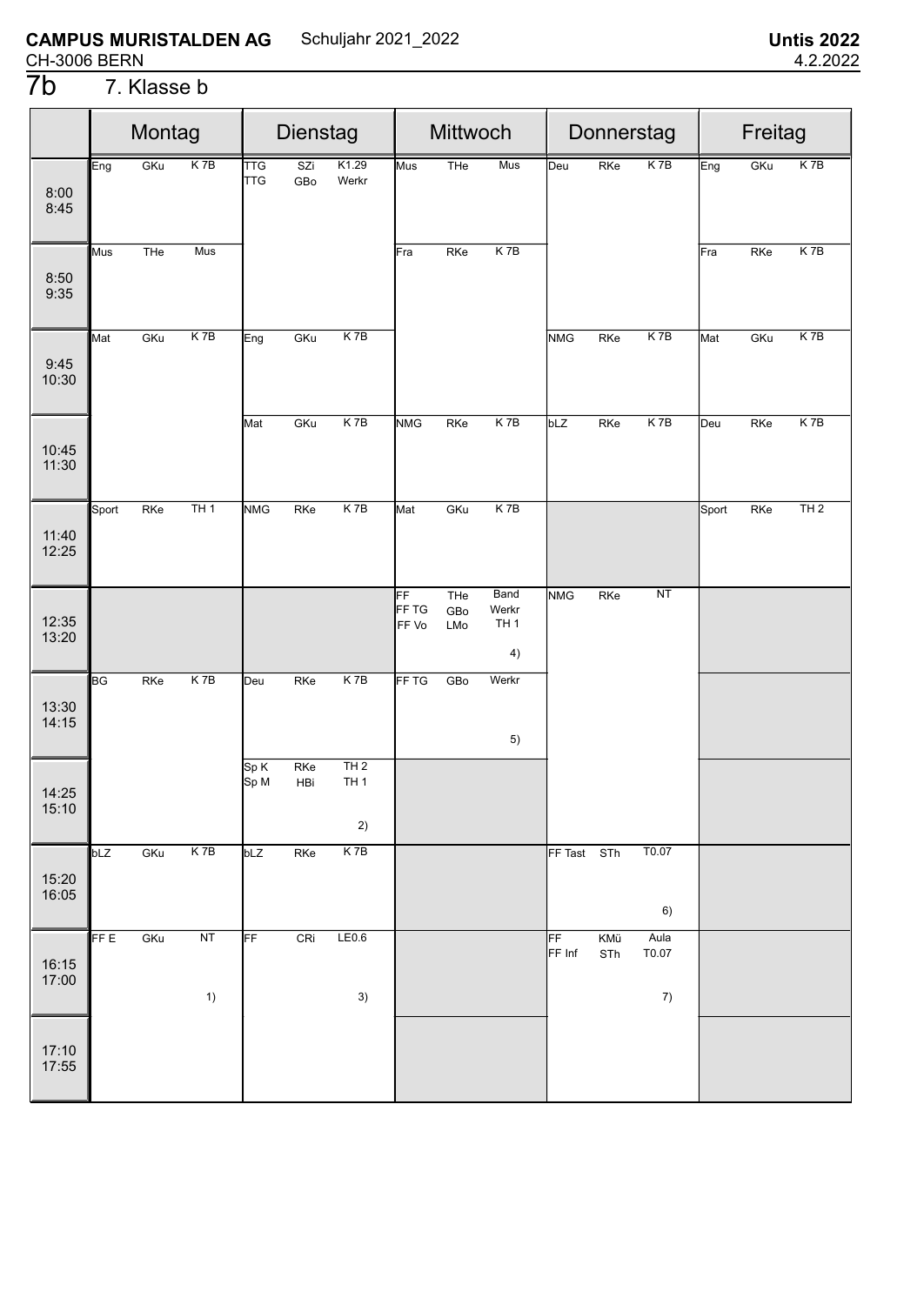### 7b 7. Klasse b

| Nr. Le.,Fa.,Rm.         | Kla.                                                                                                      |
|-------------------------|-----------------------------------------------------------------------------------------------------------|
| 1) GKu, FF E KET, NT    | 7a, 7b, 8a, 8b, 7g, 8g, 9a, 9b, 9+, 10. SJ a, G 1a, G 1c, G 1b, 10. SJ b                                  |
| 2) RKe, Sp K, TH 2      | 7a, 7b                                                                                                    |
| HBi, Sp M, TH 1         | 7a, 7b                                                                                                    |
| 3) CRI, FF Debat, LE0.6 | G 4a, G 4b, G 4c, G 3a, G 3b, G 3c, G 2a, G 2b, G 2c, G 1a, G 1c, 10. SJ a, 7g, 8g, 9a, 9b, 9+, 8a, 8b, 7 |
| 4) THe, FF Band 7, Band | 7a, 7b, 7g                                                                                                |
| GBo, FF TG, Werkr       | 9a, 9b, 8a, 8b, 8g, 7a, 7b, 7g, 9+                                                                        |
| LMo, FF Volley, TH 1    | 9a, 9b, 8a, 8b, 8g, 7a, 7b, 7g, 9+                                                                        |
| 5) GBo, FF TG, Werkr    | 9a, 9b, 8a, 8b, 8g, 7a, 7b, 7g, 9+                                                                        |
| 6) STh, FF Tast, T0.07  | 6, 7a, 7b, 7g, 8a, 8b, 8g, 9a, 9b, 9+                                                                     |
|                         | 7) KMü, FF Thea S1, Aula 6, 7a, 7b, 7g, 8g, 9+, 8a, 8b, 5                                                 |

STh, FF Inf, T0.07 6, 7a, 7b, 7g, 8a, 8b, 8g, 9a, 9b, 9+, 10. SJ a, G 1c, G 1a, G 1b, 10. SJ b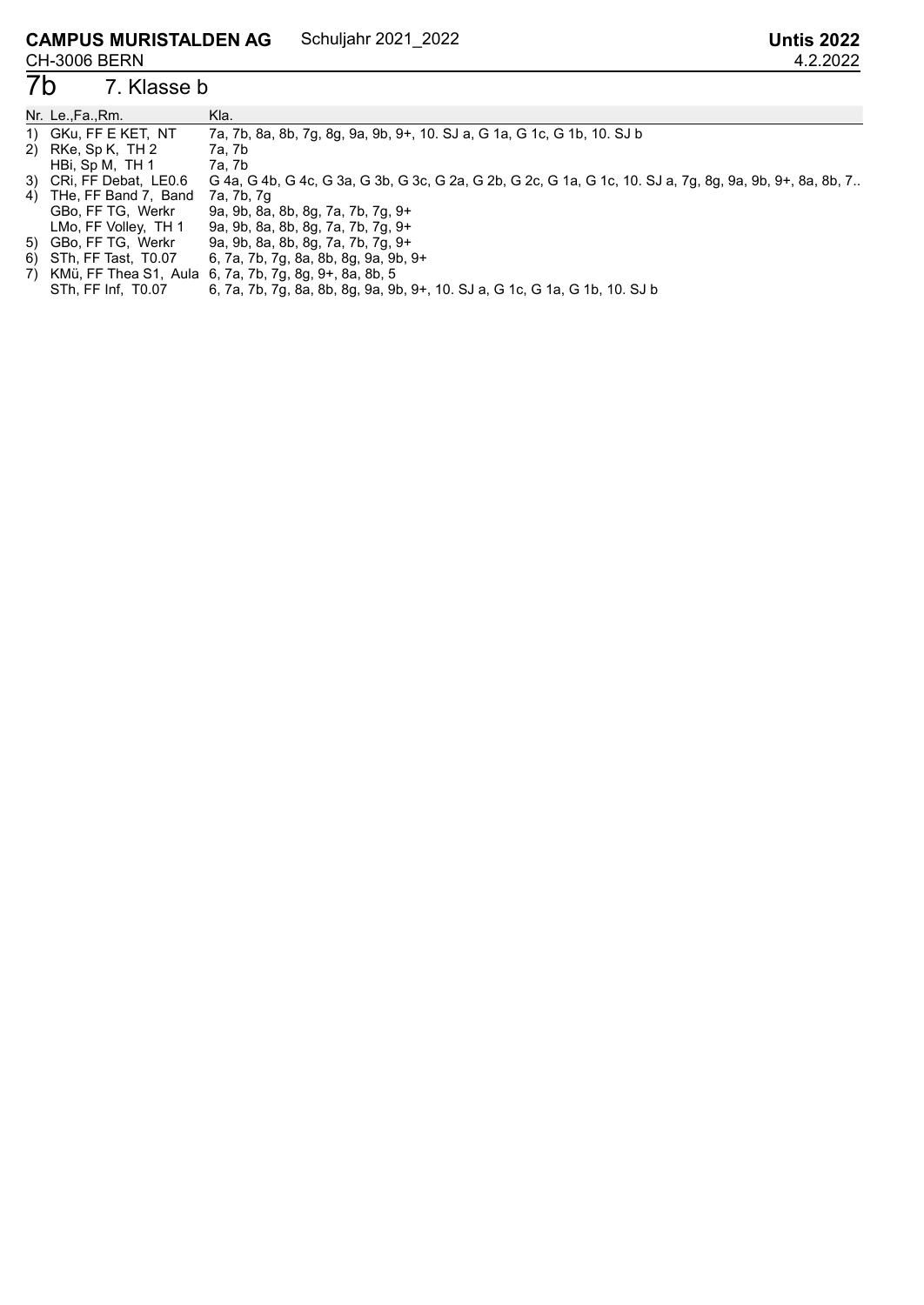# 7g 7. Klasse g

|                | Montag<br>K <sub>7G</sub><br>GGa<br>Deu |            |          | Dienstag<br>Mus<br>THe<br>Mus |     |             | Mittwoch             |                   | Donnerstag                             |              |            | Freitag             |            |                   |                           |
|----------------|-----------------------------------------|------------|----------|-------------------------------|-----|-------------|----------------------|-------------------|----------------------------------------|--------------|------------|---------------------|------------|-------------------|---------------------------|
| 8:00<br>8:45   |                                         |            |          |                               |     |             | Ges                  | GGa               | K <sub>7G</sub>                        | Eng          | <b>MWi</b> | K <sub>7G</sub>     | Mat        | LBö               | K <sub>7G</sub>           |
| 8:50<br>9:35   |                                         |            |          |                               |     |             |                      |                   |                                        |              |            |                     | WAH<br>WAH | LBö<br><b>BSr</b> | K <sub>7G</sub><br>T1.16/ |
| 9:45<br>10:30  | Sport                                   | AMa        | TH1      | Inf Rob                       | LBö | T0.10       | Fra                  | GGa               | K7G                                    | <b>BG</b>    | SSc        | BG                  |            |                   |                           |
| 10:45<br>11:30 |                                         |            |          |                               |     |             | Deu                  | GGa               | K7G                                    |              |            |                     |            |                   |                           |
| 11:40<br>12:25 | Eng                                     | <b>MWi</b> | K7G      |                               |     |             |                      |                   |                                        | Mat          | LBö        | K7G                 | WAH        | <b>BSr</b>        | T1.16/                    |
| 12:35<br>13:20 |                                         |            |          | Mat                           | LBö | K7G         | FF<br>FF TG<br>FF Vo | THe<br>GBo<br>LMo | Band<br>Werkr<br>TH <sub>1</sub><br>3) |              |            |                     | Che        | LBö               | NT                        |
| 13:30<br>14:15 | Fra                                     | GGa        | K7G      |                               |     |             | FF TG                | GBo               | Werkr<br>4)                            | Sport        | HBi        | TH2                 |            |                   |                           |
| 14:25<br>15:10 |                                         |            |          | Geo                           | LBö | K7G         |                      |                   |                                        | <b>b</b> SLZ | LBö        | K7G                 | Eth/Ge     | LBö               | K <sub>7G</sub>           |
| 15:20<br>16:05 |                                         |            |          |                               |     |             |                      |                   |                                        | FF Tast STh  |            | T0.07<br>5)         |            |                   |                           |
| 16:15<br>17:00 | FF E                                    | GKu        | NT<br>1) | FF                            | CRi | LE0.6<br>2) |                      |                   |                                        | FF<br>FF Inf | KMü<br>STh | Aula<br>T0.07<br>6) |            |                   |                           |
| 17:10<br>17:55 |                                         |            |          |                               |     |             |                      |                   |                                        |              |            |                     |            |                   |                           |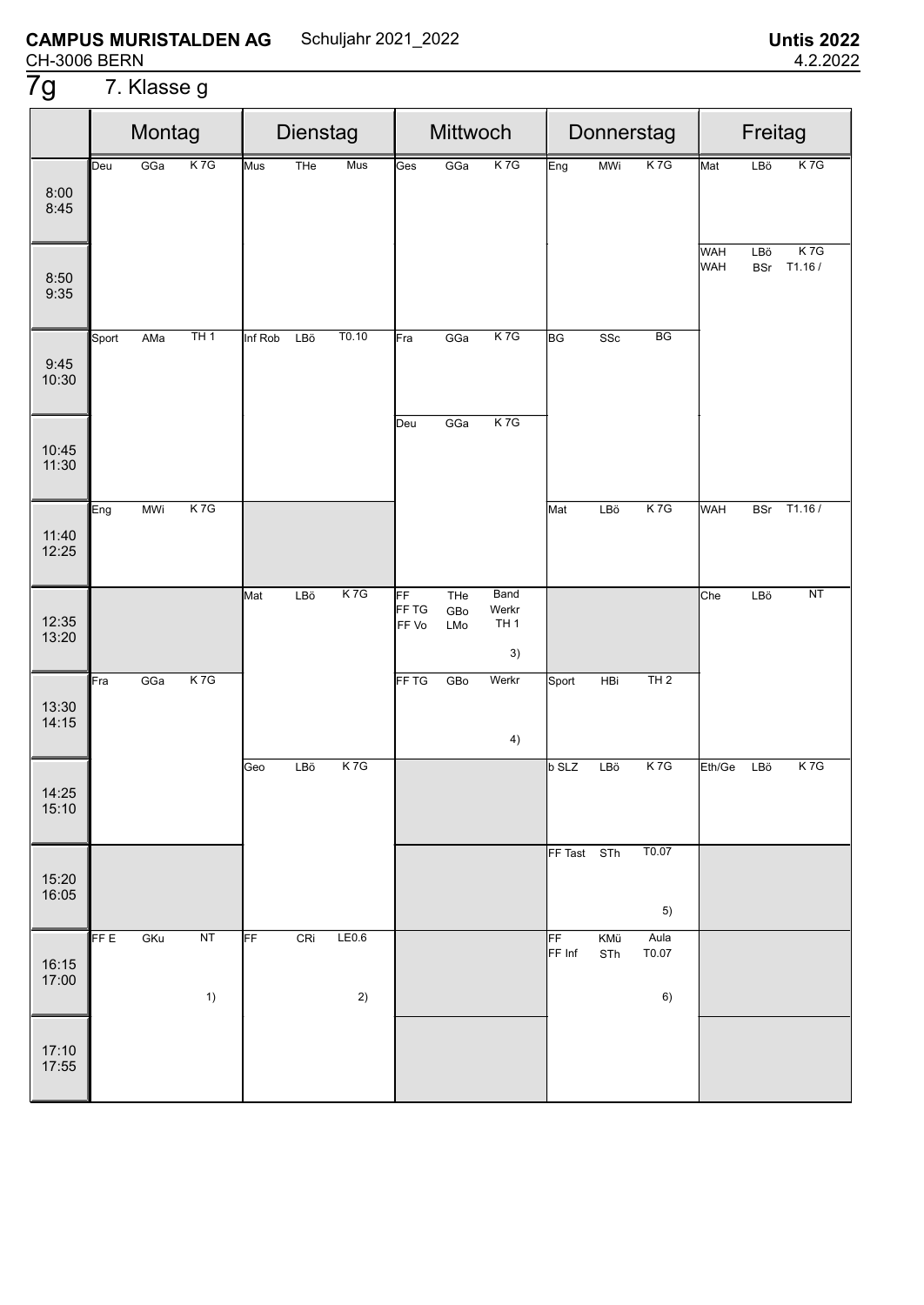# 7. Klasse g

| Nr. Le.,Fa.,Rm.                    | Kla.                                                                                                      |
|------------------------------------|-----------------------------------------------------------------------------------------------------------|
| 1) GKu, FF E KET, NT               | 7a, 7b, 8a, 8b, 7g, 8g, 9a, 9b, 9+, 10. SJ a, G 1a, G 1c, G 1b, 10. SJ b                                  |
| 2) CRi, FF Debat, LE0.6            | G 4a, G 4b, G 4c, G 3a, G 3b, G 3c, G 2a, G 2b, G 2c, G 1a, G 1c, 10. SJ a, 7g, 8g, 9a, 9b, 9+, 8a, 8b, 7 |
| 3) THe, FF Band 7, Band 7a, 7b, 7g |                                                                                                           |
| GBo, FF TG, Werkr                  | 9a, 9b, 8a, 8b, 8g, 7a, 7b, 7g, 9+                                                                        |
| LMo, FF Volley, TH 1               | 9a, 9b, 8a, 8b, 8g, 7a, 7b, 7g, 9+                                                                        |
| 4) GBo, FF TG, Werkr               | 9a, 9b, 8a, 8b, 8g, 7a, 7b, 7g, 9+                                                                        |
| 5) STh, FF Tast, T0.07             | 6, 7a, 7b, 7g, 8a, 8b, 8g, 9a, 9b, 9+                                                                     |
|                                    | 6) KMü, FF Thea S1, Aula 6, 7a, 7b, 7g, 8g, 9+, 8a, 8b, 5                                                 |

STh, FF Inf, T0.07 6, 7a, 7b, 7g, 8a, 8b, 8g, 9a, 9b, 9+, 10. SJ a, G 1c, G 1a, G 1b, 10. SJ b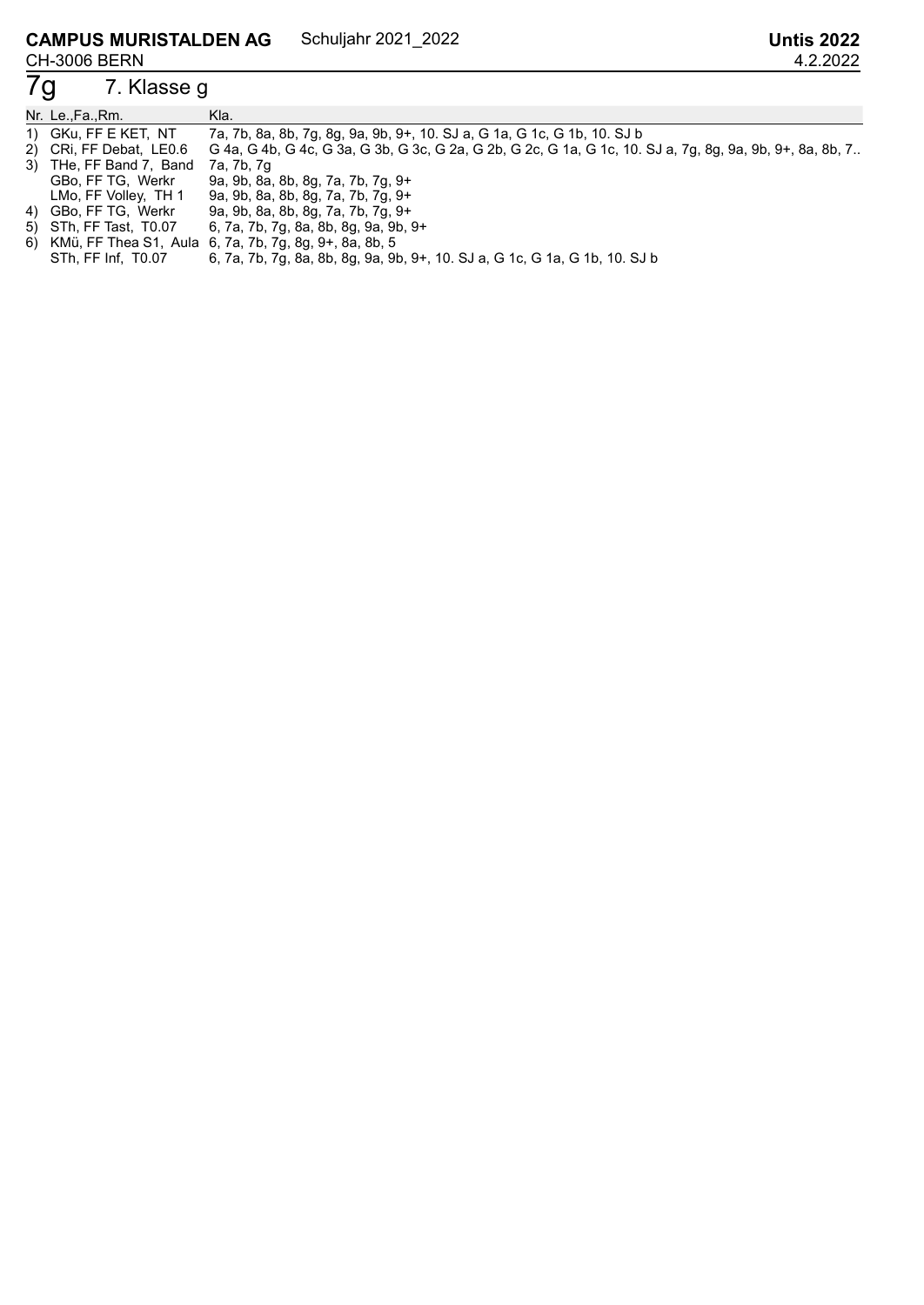#### **CAMPUS MURISTALDEN AG** Schuljahr 2021\_2022 **CH-3006 BERN**

#### $\overline{8a}$ 8. Klasse a

|                | Montag<br>GBo<br>Werkr<br><b>TTG</b><br><b>TTG</b><br>K1.29<br>SZi |                   |                     | Dienstag                       |                          |                                              | Mittwoch           |            |                                  | Donnerstag   |            | Freitag                                  |            |     |                  |
|----------------|--------------------------------------------------------------------|-------------------|---------------------|--------------------------------|--------------------------|----------------------------------------------|--------------------|------------|----------------------------------|--------------|------------|------------------------------------------|------------|-----|------------------|
| 8:00<br>8:45   |                                                                    |                   |                     | Deu                            | CEg                      | K <sub>8</sub> A                             | Deu                | CEg        | K <sub>8</sub> A                 | <b>NMG</b>   | CEg        | K <sub>8</sub> A                         | Fra        | CEg | K <sub>8</sub> A |
| 8:50<br>9:35   |                                                                    |                   |                     | bLZ                            | CRö                      | K 8A                                         | Mus                | THe        | Mus                              |              |            |                                          | Eng        | CEg | K 8A             |
| 9:45<br>10:30  | <b>NMG</b>                                                         | ALe               | NT                  | Eng                            | CEg                      | K <sub>8</sub> A                             |                    |            |                                  | Deu          | CEg        | K <sub>8</sub> A                         | <b>NMG</b> | CEg | K <sub>8</sub> A |
| 10:45<br>11:30 |                                                                    |                   |                     | Fra                            | CEg                      | K 8A                                         | Mat                | CRö        | K <sub>8</sub> A                 |              |            |                                          |            |     |                  |
| 11:40<br>12:25 |                                                                    |                   |                     |                                |                          |                                              |                    |            |                                  |              |            |                                          | bLZ        | CEg | K 8A             |
| 12:35<br>13:20 | <b>WAH</b><br><b>WAH</b>                                           | <b>BSr</b><br>CEg | T1.16/<br>K8A<br>1) |                                |                          |                                              | <b>FF TG</b><br>FF | GBo<br>LMo | Werkr<br>TH <sub>1</sub><br>$7)$ | Sport        | AMa        | TH1                                      |            |     |                  |
| 13:30<br>14:15 |                                                                    |                   |                     | Mat                            | CRö                      | K <sub>8</sub> A                             | FF TG<br>FF        | GBo<br>THe | Werkr<br>Band<br>8)              | <b>BG</b>    | CEg        | BG                                       |            |     |                  |
| 14:25<br>15:10 |                                                                    |                   |                     |                                |                          |                                              |                    |            |                                  |              |            |                                          |            |     |                  |
| 15:20<br>16:05 | WAH                                                                |                   | BSr T1.16 /         | Sp M<br>Sp K                   | HBi<br>AMa               | TH1<br>TH2<br>4)                             |                    |            |                                  | bLZ<br>FF    | CEg<br>STh | K <sub>8</sub> A<br>$\text{T}0.07$<br>9) |            |     |                  |
| 16:15<br>17:00 | FF E<br>FF                                                         | GKu<br>THe        | NT<br>Band<br>2)    | Sp M<br>Sp K<br>FF De<br>FF It | HBi<br>AMa<br>CRi<br>GGa | TH1<br>TH <sub>2</sub><br>LE0.6<br>K8A<br>5) |                    |            |                                  | FF<br>FF Inf | KMü<br>STh | Aula<br>T0.07<br>10)                     |            |     |                  |
| 17:10<br>17:55 | FF E                                                               | GKu               | NT<br>3)            | FF<br>FF Ital                  | CRi<br>GGa               | LE0.6<br>K8A<br>6)                           |                    |            |                                  |              |            |                                          |            |     |                  |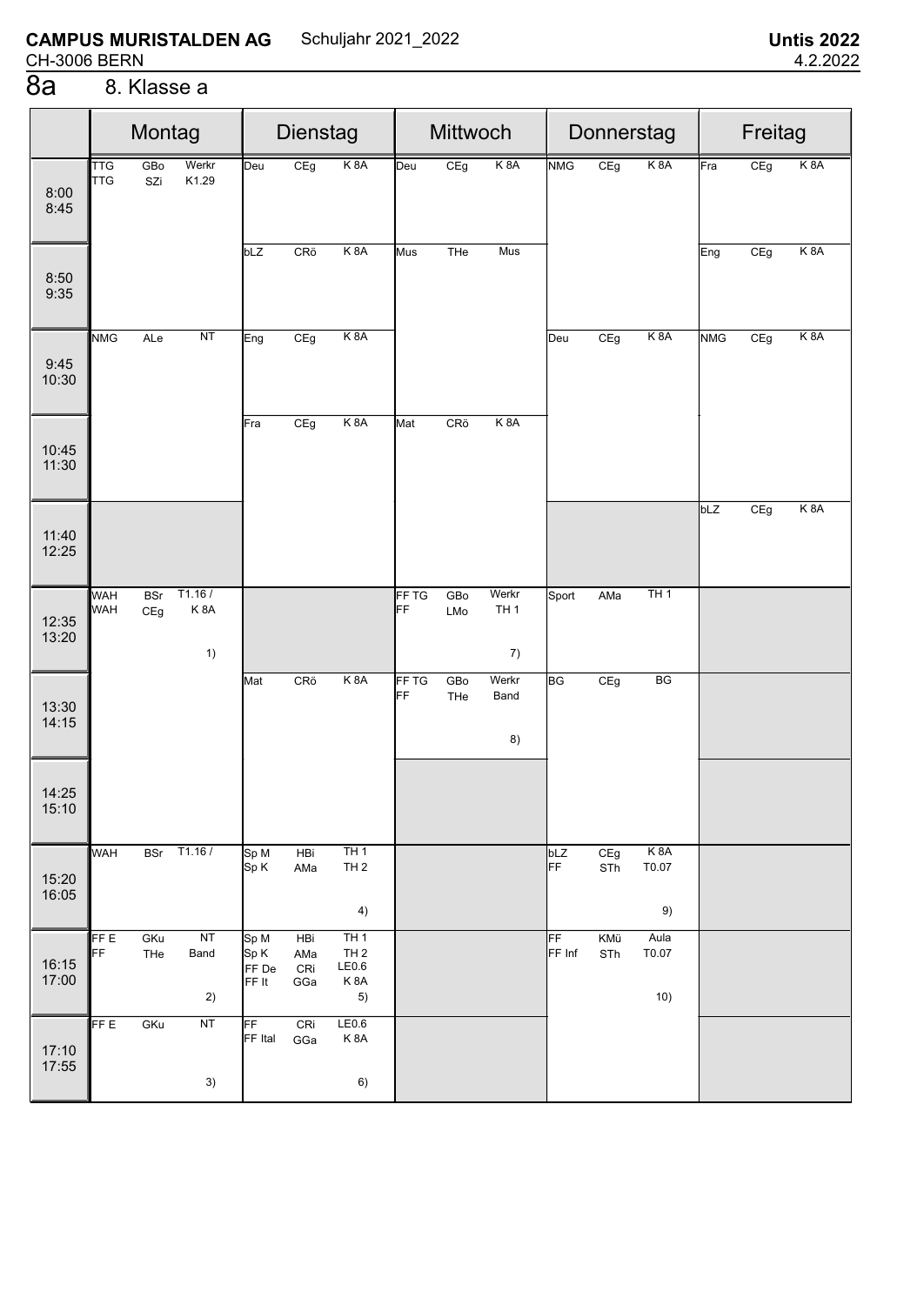#### **CAMPUS MURISTALDEN AG** CH-3006 BERN<br>8a 8. Kla Schuljahr 2021\_2022 **Untis 2022**

#### 8. Klasse a

|    | Nr. Le.,Fa.,Rm.        | Kla.                                                                                                    |
|----|------------------------|---------------------------------------------------------------------------------------------------------|
| 1) | BSr, WAH, T1.16 / 1.18 | 8a                                                                                                      |
|    | CEg, WAH Th, K 8A      | 8а                                                                                                      |
| 2) | GKu, FF E KET, NT      | 7a, 7b, 8a, 8b, 7g, 8g, 9a, 9b, 9+, 10. SJ a, G 1a, G 1c, G 1b, 10. SJ b                                |
|    | THe, FF Band 8, Band   | 8a, 8b, 8g                                                                                              |
|    | 3) GKu, FF E KET, NT   | 7a, 7b, 8a, 8b, 7g, 8g, 9a, 9b, 9+, 10. SJ a, G 1a, G 1c, G 1b, 10. SJ b                                |
| 4) | HBi, Sp M, TH 1        | 8a, 8b                                                                                                  |
|    | AMa, Sp K, TH 2        | 8a, 8b                                                                                                  |
| 5) | HBi, Sp M, TH 1        | 8a, 8b                                                                                                  |
|    | AMa, Sp K, TH 2        | 8a, 8b                                                                                                  |
|    | CRI, FF Debat, LE0.6   | G 4a, G 4b, G 4c, G 3a, G 3b, G 3c, G 2a, G 2b, G 2c, G 1a, G 1c, 10. SJ a, 7g, 8g, 9a, 9b, 9+, 8a, 8b, |
|    | GGa, FF Ital 8, K 8A   | 8b, 8a, 8g                                                                                              |
| 6) | CRI, FF Debat, LE0.6   | G 4a, G 4b, G 4c, G 3a, G 3b, G 3c, G 2a, G 2b, G 2c, G 1a, G 1c, 10. SJ a, 7g, 8g, 9a, 9b, 9+, 8a, 8b, |
|    | GGa, FF Ital 8, K 8A   | 8b, 8a, 8g                                                                                              |
| 7) | GBo, FF TG, Werkr      | 9a, 9b, 8a, 8b, 8g, 7a, 7b, 7g, 9+                                                                      |
|    | LMo, FF Volley, TH 1   | 9a, 9b, 8a, 8b, 8g, 7a, 7b, 7g, 9+                                                                      |
| 8) | GBo, FF TG, Werkr      | 9a, 9b, 8a, 8b, 8g, 7a, 7b, 7g, 9+                                                                      |
|    | THe, FF Band 8, Band   | 8a, 8b, 8g                                                                                              |
| 9) | CEg, bLZ, K8A          | 8а                                                                                                      |
|    | STh, FF Tast, T0.07    | 6, 7a, 7b, 7g, 8a, 8b, 8g, 9a, 9b, 9+                                                                   |
|    |                        | 10) KMü, FF Thea S1, Aula 6, 7a, 7b, 7g, 8g, 9+, 8a, 8b, 5                                              |
|    | STh, FF Inf, T0.07     | 6, 7a, 7b, 7g, 8a, 8b, 8g, 9a, 9b, 9+, 10. SJ a, G 1c, G 1a, G 1b, 10. SJ b                             |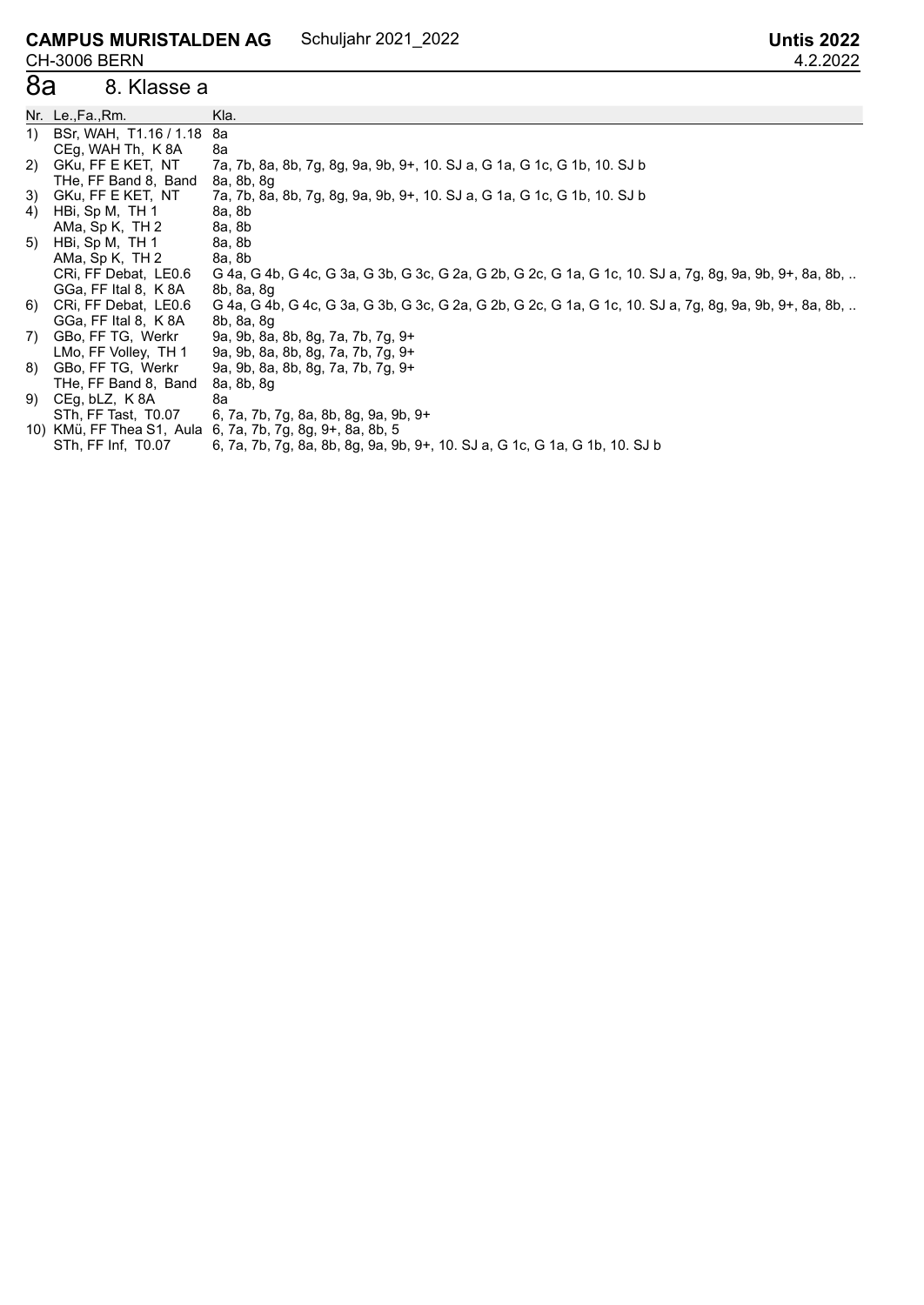# 8. Klasse b

|                |                          | Montag            |                     | Dienstag                       |                          |                                              | Mittwoch    |                 |                                |              |                 | Donnerstag           | Freitag    |                          |                  |  |
|----------------|--------------------------|-------------------|---------------------|--------------------------------|--------------------------|----------------------------------------------|-------------|-----------------|--------------------------------|--------------|-----------------|----------------------|------------|--------------------------|------------------|--|
| 8:00<br>8:45   | Mus                      | THe               | Mus                 | Eng                            | Sln                      | K <sub>8</sub> B                             | Fra         | Sln             | K <sub>8</sub> B               | Mus          | THe             | Mus                  | Sport      | AMa                      | TH2              |  |
| 8:50<br>9:35   | <b>WAH</b><br><b>WAH</b> | <b>BSr</b><br>CRö | T1.16/<br>K8B<br>1) |                                |                          |                                              |             |                 |                                | Mat          | ALe             | K <sub>8</sub> B     | Fra        | S <sub>In</sub>          | K <sub>8</sub> B |  |
| 9:45<br>10:30  |                          |                   |                     | <b>TTG</b><br><b>TTG</b>       | GBo<br>SZi               | Werkr<br>K1.29                               | Deu         | S <sub>In</sub> | K 8B                           |              |                 |                      | <b>NMG</b> | $\overline{\text{S}}$ In | K <sub>8</sub> B |  |
| 10:45<br>11:30 |                          |                   |                     |                                |                          |                                              |             |                 |                                | bLZ          | ALe             | K8B                  |            |                          |                  |  |
| 11:40<br>12:25 | <b>WAH</b>               | <b>BSr</b>        | T1.16/              |                                |                          |                                              | bLZ         | S <sub>In</sub> | K 8B                           |              |                 |                      | <b>NMG</b> | Sln                      | K <sub>8</sub> B |  |
| 12:35<br>13:20 | Mat                      | ALe               | K8B                 | Deu                            | S <sub>In</sub>          | K 8B                                         | FF TG<br>FF | GBo<br>LMo      | Werkr<br>TH <sub>1</sub><br>7) | <b>NMG</b>   | S <sub>In</sub> | K8B                  |            |                          |                  |  |
| 13:30<br>14:15 |                          |                   |                     |                                |                          |                                              | FF TG<br>FF | GBo<br>THe      | Werkr<br>Band<br>8)            | <b>BG</b>    | Sln             | $K$ 8B               |            |                          |                  |  |
| 14:25<br>15:10 | <b>NMG</b>               | ALe               | K8B                 | bLZ                            | S <sub>In</sub>          | K8B                                          |             |                 |                                |              |                 |                      |            |                          |                  |  |
| 15:20<br>16:05 |                          |                   |                     | Sp M<br>Sp K                   | HBi<br>AMa               | TH1<br>TH <sub>2</sub><br>4)                 |             |                 |                                | FF Tast      | STh             | T0.07<br>9)          |            |                          |                  |  |
| 16:15<br>17:00 | FF E<br>FF               | GKu<br>THe        | NT<br>Band<br>2)    | Sp M<br>Sp K<br>FF De<br>FF It | HBi<br>AMa<br>CRi<br>GGa | TH1<br>TH <sub>2</sub><br>LE0.6<br>K8A<br>5) |             |                 |                                | FF<br>FF Inf | KMü<br>STh      | Aula<br>T0.07<br>10) |            |                          |                  |  |
| 17:10<br>17:55 | FF E                     | GKu               | NT<br>3)            | FF<br>FF Ital                  | CRi<br>GGa               | LE0.6<br>K <sub>8</sub> A<br>6)              |             |                 |                                |              |                 |                      |            |                          |                  |  |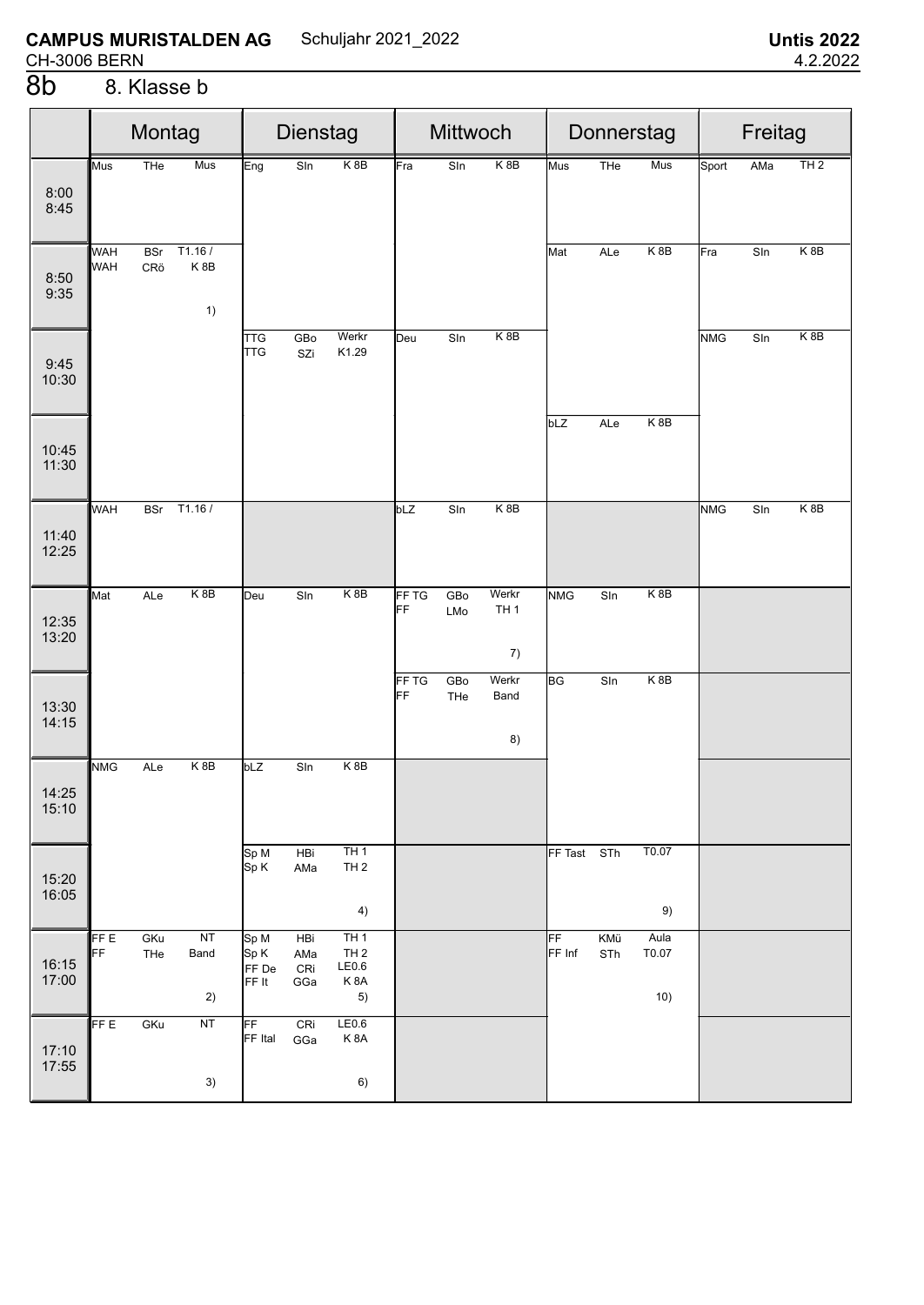#### **CAMPUS MURISTALDEN AG CH-3006 BERN**<br>**8D** 8. KI Schuljahr 2021\_2022 **Untis 2022**

# 8. Klasse b

|    | Nr. Le.,Fa.,Rm.                | Kla.                                                                                                    |
|----|--------------------------------|---------------------------------------------------------------------------------------------------------|
| 1) | BSr, WAH, T1.16 / 1.18         | -8b                                                                                                     |
|    | CR <sub>Ö</sub> , WAH Th, K 8B | 8b                                                                                                      |
| 2) | GKu, FF E KET, NT              | 7a, 7b, 8a, 8b, 7g, 8g, 9a, 9b, 9+, 10. SJ a, G 1a, G 1c, G 1b, 10. SJ b                                |
|    | THe, FF Band 8, Band           | 8a, 8b, 8g                                                                                              |
| 3) | GKu, FF E KET, NT              | 7a, 7b, 8a, 8b, 7g, 8g, 9a, 9b, 9+, 10. SJ a, G 1a, G 1c, G 1b, 10. SJ b                                |
| 4) | HBi, Sp M, TH 1                | 8a, 8b                                                                                                  |
|    | AMa, Sp K, TH 2                | 8a, 8b                                                                                                  |
| 5) | HBi, Sp M, TH 1                | 8a, 8b                                                                                                  |
|    | AMa, Sp K, TH 2                | 8a, 8b                                                                                                  |
|    | CRI, FF Debat, LE0.6           | G 4a, G 4b, G 4c, G 3a, G 3b, G 3c, G 2a, G 2b, G 2c, G 1a, G 1c, 10. SJ a, 7g, 8g, 9a, 9b, 9+, 8a, 8b, |
|    | GGa, FF Ital 8, K 8A           | 8b, 8a, 8g                                                                                              |
| 6) | CRi, FF Debat, LE0.6           | G 4a, G 4b, G 4c, G 3a, G 3b, G 3c, G 2a, G 2b, G 2c, G 1a, G 1c, 10. SJ a, 7g, 8g, 9a, 9b, 9+, 8a, 8b, |
|    | GGa, FF Ital 8, K 8A           | 8b, 8a, 8g                                                                                              |
| 7) | GBo, FF TG, Werkr              | 9a, 9b, 8a, 8b, 8g, 7a, 7b, 7g, 9+                                                                      |
|    | LMo, FF Volley, TH 1           | 9a, 9b, 8a, 8b, 8g, 7a, 7b, 7g, 9+                                                                      |
| 8) | GBo, FF TG, Werkr              | 9a, 9b, 8a, 8b, 8g, 7a, 7b, 7g, 9+                                                                      |
|    | THe, FF Band 8, Band           | 8a, 8b, 8q                                                                                              |
|    | 9) STh, FF Tast, T0.07         | 6, 7a, 7b, 7g, 8a, 8b, 8g, 9a, 9b, 9+                                                                   |
|    |                                | 10) KMü, FF Thea S1, Aula 6, 7a, 7b, 7g, 8g, 9+, 8a, 8b, 5                                              |
|    | STh, FF Inf, T0.07             | 6, 7a, 7b, 7g, 8a, 8b, 8g, 9a, 9b, 9+, 10. SJ a, G 1c, G 1a, G 1b, 10. SJ b                             |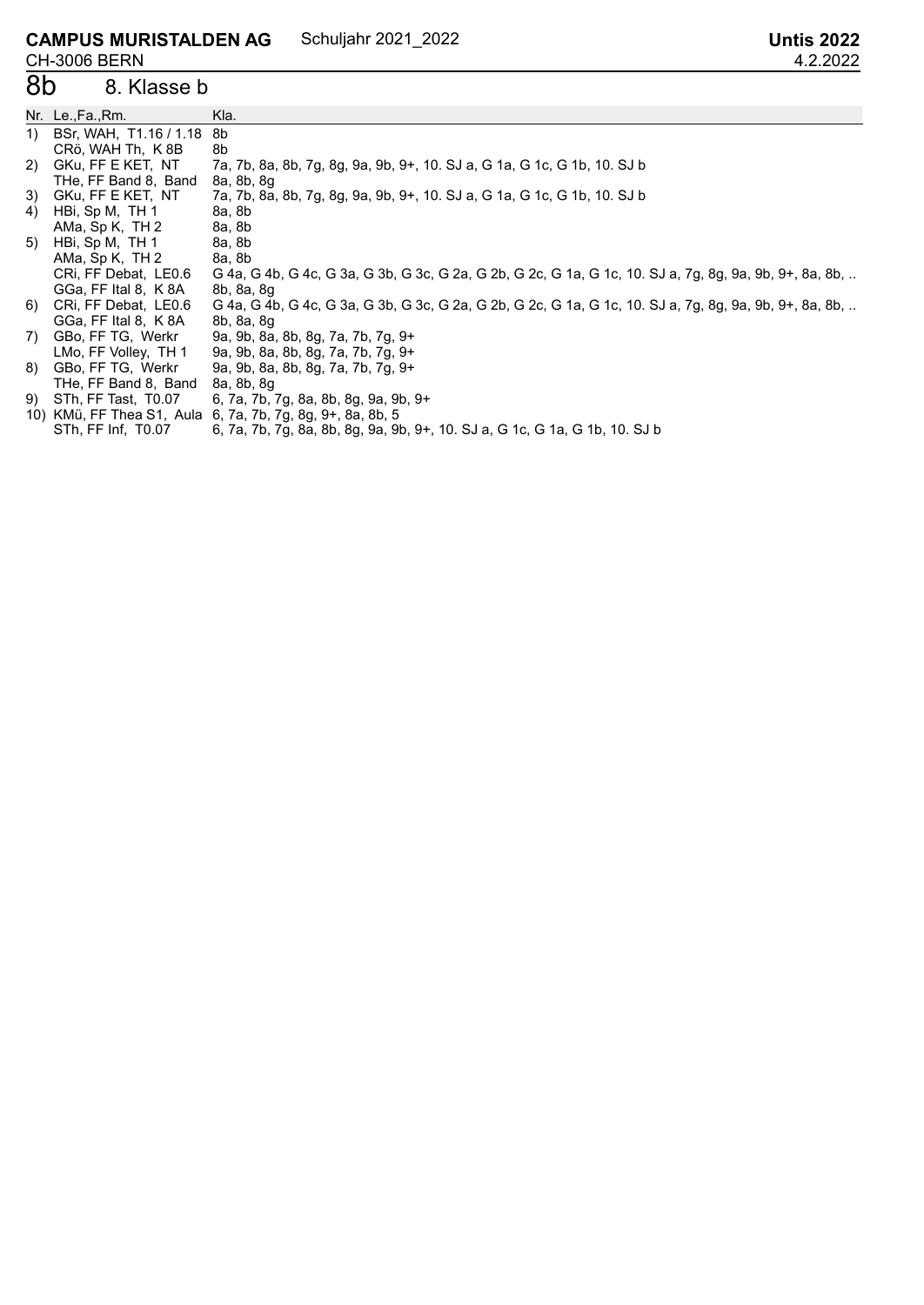# 8. Klasse g

|                |                  | Montag     |                  | Dienstag      |            |                    | Mittwoch                 |            |                                |              |            | Donnerstag          | Freitag |            |     |  |
|----------------|------------------|------------|------------------|---------------|------------|--------------------|--------------------------|------------|--------------------------------|--------------|------------|---------------------|---------|------------|-----|--|
| 8:00<br>8:45   | Mat              | ELi        | K <sub>8</sub> G | <b>BG</b>     | SSc        | BG                 | Eng                      | <b>MWi</b> | K8G                            | Deu          | HBi        | K8G                 | Fra     | GGa        | K8G |  |
| 8:50<br>9:35   |                  |            |                  |               |            |                    |                          |            |                                |              |            |                     |         |            |     |  |
| 9:45<br>10:30  | Mus              | THe        | Mus              | Deu           | HBi        | K8G                | <b>TTG</b><br><b>TTG</b> | KAe<br>SZi | K1K1K1<br>Werkr                | Sport        | AMa        | TH1                 | Ges     | GGa        | K8G |  |
| 10:45<br>11:30 |                  |            |                  |               |            |                    |                          |            |                                |              |            |                     |         |            |     |  |
| 11:40<br>12:25 | Fra              | GGa        | K8G              | Mat           | ELi        | K8G                |                          |            |                                |              |            |                     |         |            |     |  |
| 12:35<br>13:20 |                  |            |                  |               |            |                    | <b>FF TG</b><br>FF       | GBo<br>LMo | Werkr<br>TH <sub>1</sub><br>5) | Eth/Ge       | ELi        | K8G                 | Eng     | <b>MWi</b> | K8G |  |
| 13:30<br>14:15 | Forsch<br>Forsch | ELi<br>AMa | NT<br>1)         | <b>b</b> SLZ  | ELi        | K8G                | FF TG<br>FF              | GBo<br>THe | Werkr<br>Band<br>6)            | Mat          | ELi        | K8G                 | Deu     | HBi        | K8G |  |
| 14:25<br>15:10 |                  |            |                  | Geo           | ELi        | K8G                |                          |            |                                |              |            |                     | Sport   | HBi        | TH2 |  |
| 15:20<br>16:05 |                  |            |                  |               |            |                    |                          |            |                                | FF Tast      | STh        | T0.07<br>7)         |         |            |     |  |
| 16:15<br>17:00 | FF E<br>FF       | GKu<br>THe | NT<br>Band<br>2) | FF<br>FF Ital | CRi<br>GGa | LE0.6<br>K8A<br>4) |                          |            |                                | FF<br>FF Inf | KMü<br>STh | Aula<br>T0.07<br>8) |         |            |     |  |
| 17:10<br>17:55 | FF E             | GKu        | NT<br>3)         |               |            |                    |                          |            |                                |              |            |                     |         |            |     |  |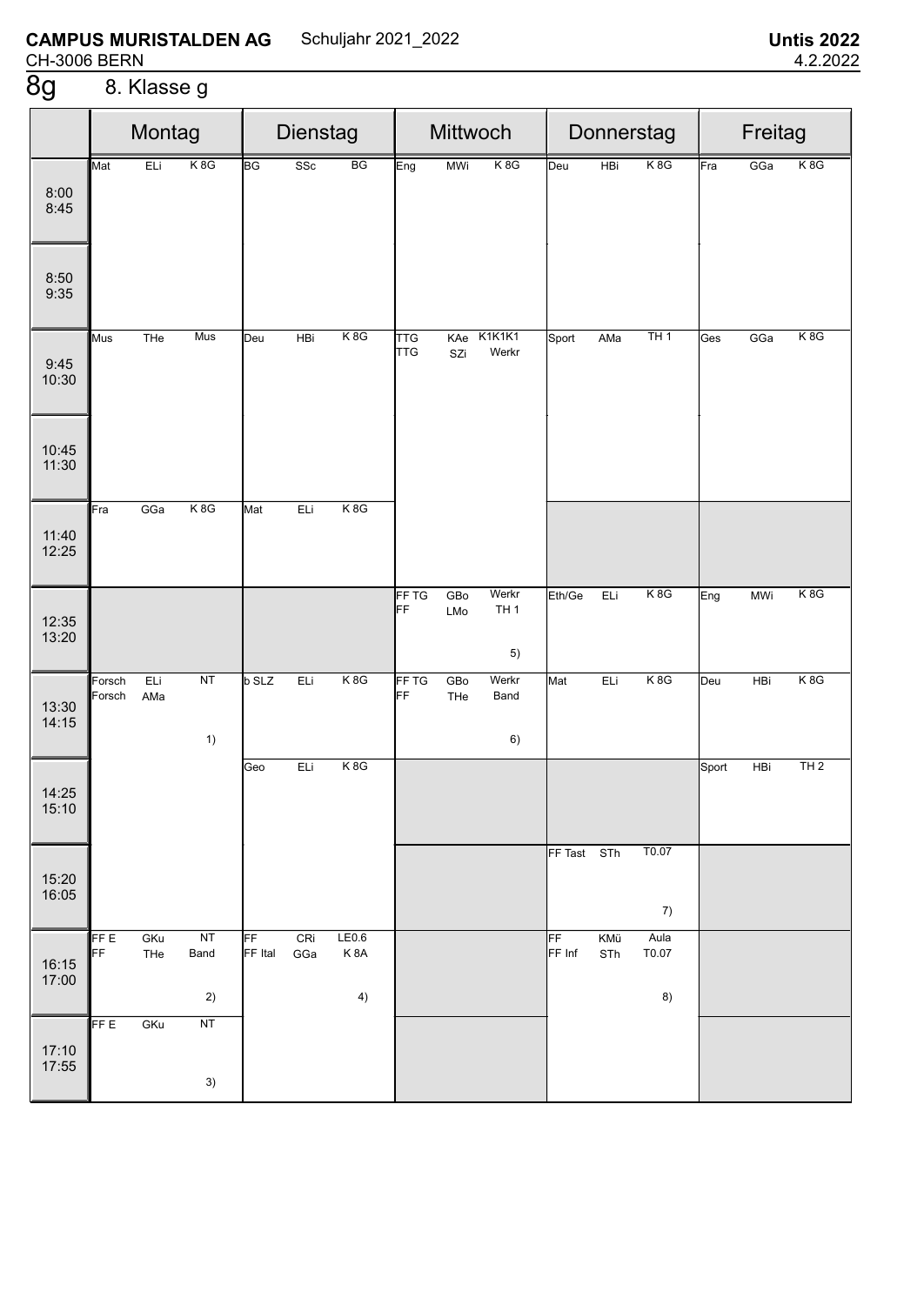#### **CAMPUS MURISTALDEN AG** CH-3006 BERN Schuljahr 2021\_2022 **Untis 2022**

# 8g 8. Klasse g

| Nr. Le.,Fa.,Rm.         | Kla.                                                                                                      |
|-------------------------|-----------------------------------------------------------------------------------------------------------|
| 1) ELi, Forsch, NT      | 8g                                                                                                        |
| AMa, Forsch             | 8g                                                                                                        |
| 2) GKu, FF E KET, NT    | 7a, 7b, 8a, 8b, 7g, 8g, 9a, 9b, 9+, 10. SJ a, G 1a, G 1c, G 1b, 10. SJ b                                  |
| THe, FF Band 8, Band    | 8a, 8b, 8q                                                                                                |
| 3) GKu, FF E KET, NT    | 7a, 7b, 8a, 8b, 7g, 8g, 9a, 9b, 9+, 10. SJ a, G 1a, G 1c, G 1b, 10. SJ b                                  |
| 4) CRi, FF Debat, LE0.6 | G 4a, G 4b, G 4c, G 3a, G 3b, G 3c, G 2a, G 2b, G 2c, G 1a, G 1c, 10. SJ a, 7g, 8g, 9a, 9b, 9+, 8a, 8b, 7 |
| GGa, FF Ital 8, K 8A    | 8b, 8a, 8g                                                                                                |
| 5) GBo, FF TG, Werkr    | 9a, 9b, 8a, 8b, 8g, 7a, 7b, 7g, 9+                                                                        |
| LMo, FF Volley, TH 1    | 9a, 9b, 8a, 8b, 8g, 7a, 7b, 7g, 9+                                                                        |
| 6) GBo, FF TG, Werkr    | 9a, 9b, 8a, 8b, 8g, 7a, 7b, 7g, 9+                                                                        |
| THe, FF Band 8, Band    | 8a, 8b, 8q                                                                                                |
| 7) STh, FF Tast, T0.07  | 6, 7a, 7b, 7g, 8a, 8b, 8g, 9a, 9b, 9+                                                                     |
|                         | 8) KMü, FF Thea S1, Aula 6, 7a, 7b, 7g, 8g, 9+, 8a, 8b, 5                                                 |
| STh, FF Inf, T0.07      | 6, 7a, 7b, 7g, 8a, 8b, 8g, 9a, 9b, 9+, 10. SJ a, G 1c, G 1a, G 1b, 10. SJ b                               |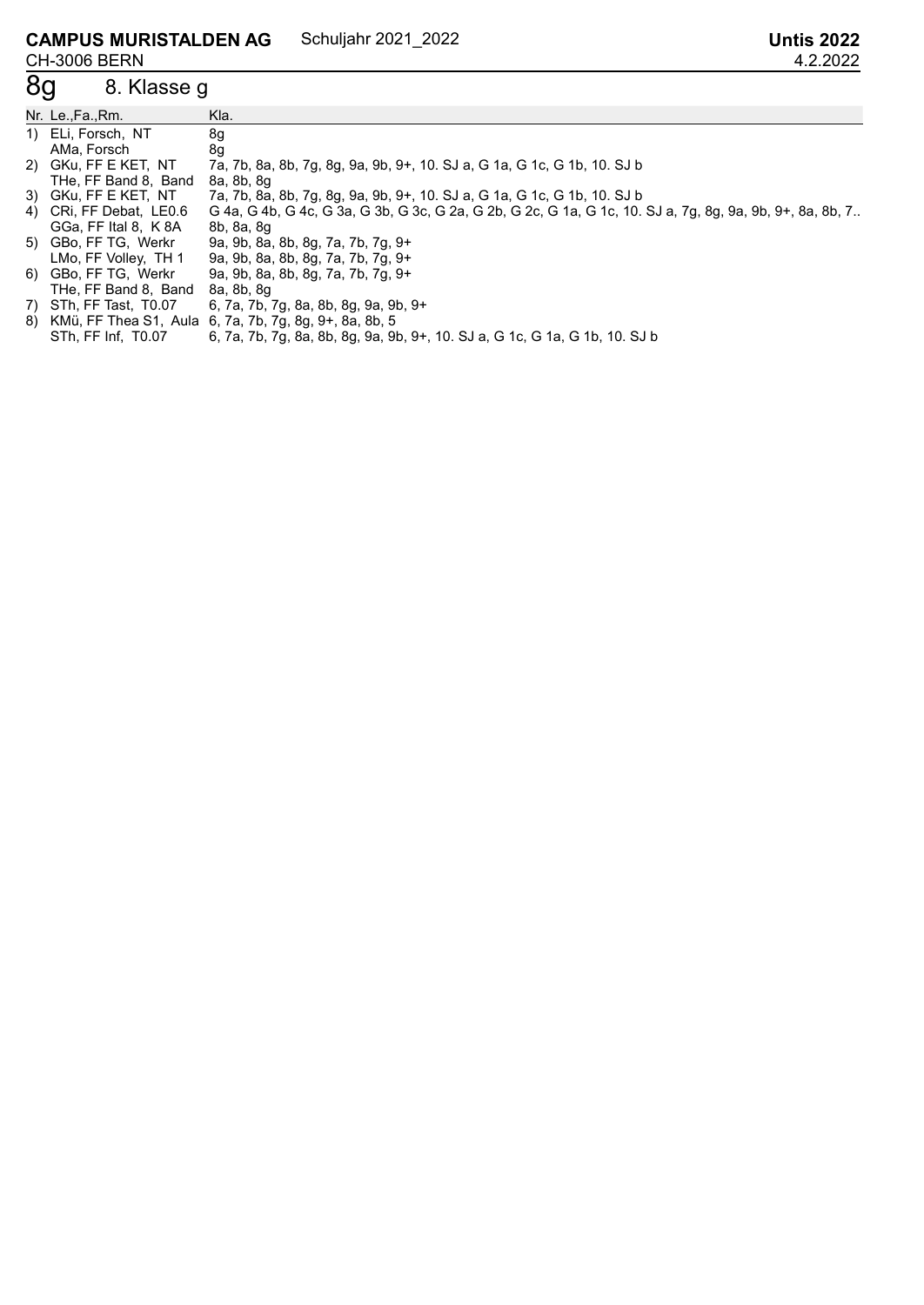#### $\overline{9a}$ 9. Klasse a

|                |                                      | Montag                   |                                                 | <b>Dienstag</b>                          |                          |                                   |                  | Mittwoch   |                                |                                  | Donnerstag               |                                                                        |                                                          | Freitag                         |                                                            |  |  |
|----------------|--------------------------------------|--------------------------|-------------------------------------------------|------------------------------------------|--------------------------|-----------------------------------|------------------|------------|--------------------------------|----------------------------------|--------------------------|------------------------------------------------------------------------|----------------------------------------------------------|---------------------------------|------------------------------------------------------------|--|--|
| 8:00<br>8:45   | Fra                                  | CvA                      | K <sub>9</sub> A                                | Mat                                      | GKu                      | K <sub>9</sub> A                  | <b>NMG</b>       | ALe        | NT                             |                                  |                          |                                                                        | Fra                                                      | CvA                             | K <sub>9</sub> A                                           |  |  |
| 8:50<br>9:35   |                                      |                          |                                                 | <b>NMG</b>                               | CvA                      | K 9A                              |                  |            |                                | <b>NMG</b>                       | CvA                      | K <sub>9</sub> A                                                       | Mat                                                      | GKu                             | K 9A                                                       |  |  |
| 9:45<br>10:30  | Deu                                  | CvA                      | K <sub>9</sub> A                                | Deu                                      | CvA                      | K <sub>9</sub> A                  | Mat              | GKu        | K <sub>9</sub> A               | Eng                              | CvA                      | K <sub>9</sub> A                                                       | <b>NMG</b>                                               | CvA                             | K <sub>9</sub> A                                           |  |  |
| 10:45<br>11:30 |                                      |                          |                                                 |                                          |                          |                                   | bLZ              | GKu        | K <sub>9</sub> A               |                                  |                          |                                                                        |                                                          |                                 |                                                            |  |  |
| 11:40<br>12:25 | bLZ                                  | CvA                      | K 9A                                            | Sp M                                     | HBi                      | TH1<br>6)                         | Sport            | AMa        | TH1                            | Mat                              | GKu                      | K 9A                                                                   | bLZ                                                      | CvA                             | K <sub>9</sub> A                                           |  |  |
| 12:35<br>13:20 |                                      |                          |                                                 | Sp K                                     | AMa                      | TH2                               | FF TG<br>FF      | GBo<br>LMo | Werkr<br>TH <sub>1</sub><br>9) |                                  |                          |                                                                        |                                                          |                                 |                                                            |  |  |
| 13:30<br>14:15 | PW<br>PW<br>PW<br>PW <sub>M</sub>    | SZi<br>GBo<br>THe<br>GKu | K1.29<br>Werkr<br>Mus<br>K <sub>9</sub> A<br>1) | <b>PW BG</b><br>PW<br>PW TT<br><b>PW</b> | CEg<br>SZi<br>GBo<br>THe | BG<br>K1.29<br>Werkr<br>Mus<br>7) | FF <sub>TG</sub> | GBo        | Werkr<br>10)                   | Sp/Pr<br>Sp/Pr<br>Sp/Pr<br>Sp/Pr | AMa<br>CRö<br>LMo<br>CvA | K <sub>9</sub> A<br>K <sub>9B</sub><br>K 9+<br>K <sub>9</sub> A<br>11) | <b>PW BG</b><br>PW<br>PW <sub>F</sub><br>PW <sub>E</sub> | CEg<br><b>BSr</b><br>RKe<br>SGi | BG<br>T1.16/<br>K <sub>9B</sub><br>K <sub>9</sub> A<br>14) |  |  |
| 14:25<br>15:10 | PW<br>PW<br><b>IPW</b><br><b>PWM</b> | SZi<br>GBo<br>THe<br>GKu | K1.29<br>Werkr<br>Mus<br>K <sub>9</sub> A<br>2) |                                          |                          |                                   |                  |            |                                |                                  |                          |                                                                        | PW BG<br><b>PW</b><br><b>PWF</b><br>PW <sub>E</sub>      | CEg<br><b>BSr</b><br>RKe<br>SGi | BG<br>T1.16/<br>K <sub>9</sub> B<br>K 9A<br>15)            |  |  |
| 15:20<br>16:05 | FF                                   | THe                      | Band<br>3)                                      |                                          |                          |                                   |                  |            |                                | Sp/Pr<br>Sp/Pr<br>Sp/Pr<br>Sp/Pr | AMa<br>CRö<br>LMo<br>CvA | K 9A<br>K9B<br>K 9+<br>K9A<br>12)                                      |                                                          |                                 |                                                            |  |  |
| 16:15<br>17:00 | FF<br>FF E                           | KAe<br>GKu               | K1.28<br><b>NT</b><br>4)                        | FF                                       | CRi                      | LE0.6<br>8)                       |                  |            |                                | FF Inf                           | STh                      | T0.07<br>13)                                                           |                                                          |                                 |                                                            |  |  |
| 17:10<br>17:55 | FF E<br>FF.                          | GKu<br>KAe               | NT<br>K1.28<br>5)                               |                                          |                          |                                   |                  |            |                                |                                  |                          |                                                                        |                                                          |                                 |                                                            |  |  |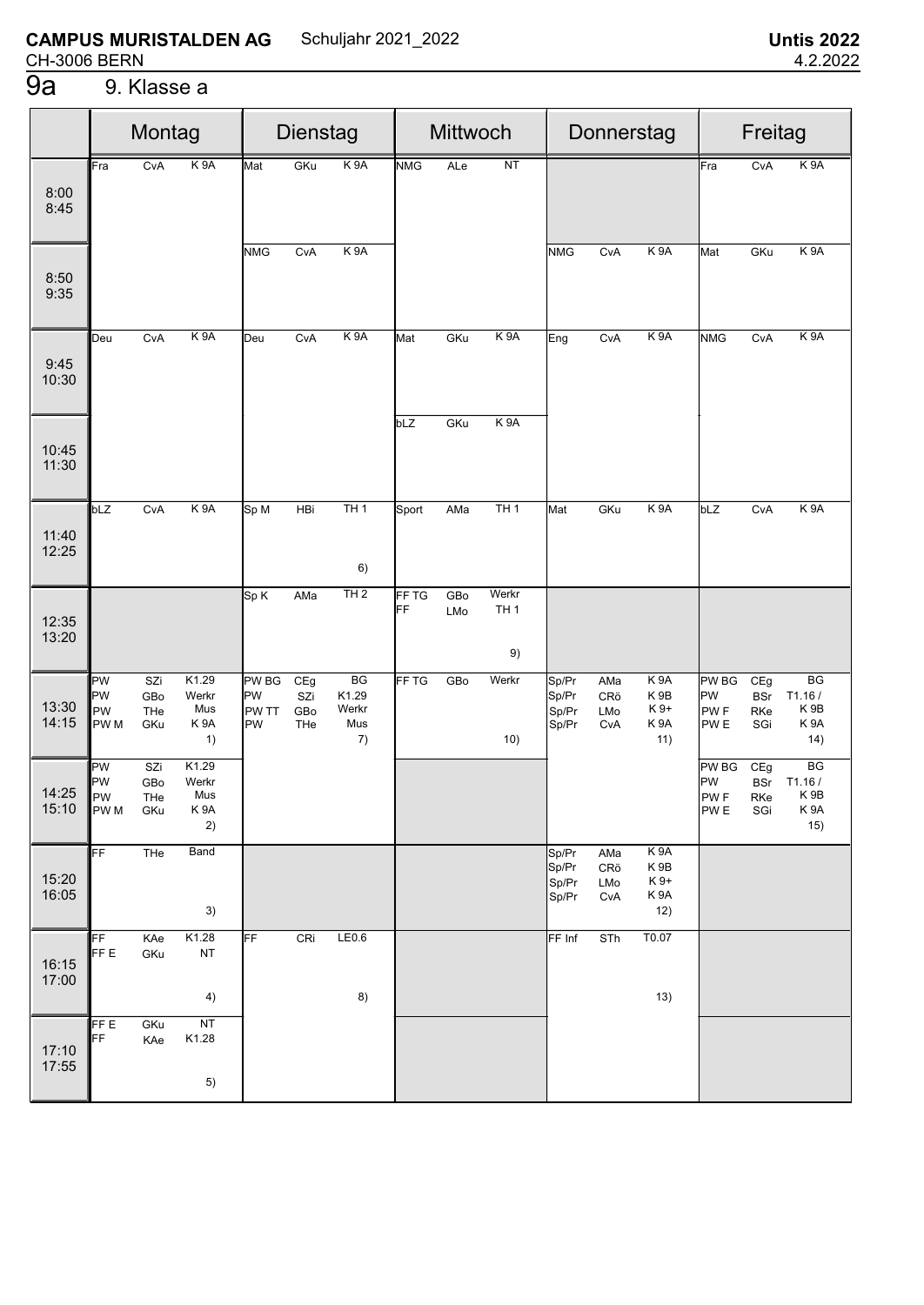# 9a 9. Klasse a

|    | Nr. Le.,Fa.,Rm.                      | Kla.                                                                                                 |
|----|--------------------------------------|------------------------------------------------------------------------------------------------------|
| 1) | SZi, PW TTG text, K1.29              | $9a, 9b, 9+$                                                                                         |
|    | GBo, PW TTG tech, Werkr              | 9a, 9b, 9+                                                                                           |
|    | THe, PW Mu, Mus                      | 9a, 9b, 9+                                                                                           |
|    | GKu, PW M MSV, K 9A                  | 9a, 9b, 9+                                                                                           |
|    | SHu, PW D Zus, K 9B                  | 9a, 9b, 9+                                                                                           |
| 2) | SZi, PW TTG text, K1.29              | 9a, 9b, 9+                                                                                           |
|    | GBo, PW TTG tech, Werkr              | 9a, 9b, 9+                                                                                           |
|    | THe, PW Mu, Mus                      | 9a, 9b, 9+                                                                                           |
|    | GKu, PW M Zus, K 9A                  | 9a, 9b, 9+                                                                                           |
|    | SGi, PW D MSV, K9+                   | 9a, 9b, 9+                                                                                           |
| 3) | THe, FF Band 9, Band                 | $9a, 9b, 9+$                                                                                         |
| 4) | KAe, FF Gest, K1.28                  | G 4a, G 4b, G 4c, G 3a, G 3b, G 3c, G 2a, G 2b, G 2c, G 1a, G 1c, 10. SJ a, 9a, 9b, 9+, G 1b, 10. S. |
|    | GKu, FF E KET, NT                    | 7a, 7b, 8a, 8b, 7g, 8g, 9a, 9b, 9+, 10. SJ a, G 1a, G 1c, G 1b, 10. SJ b                             |
| 5) | GKu, FF E KET, NT                    | 7a, 7b, 8a, 8b, 7g, 8g, 9a, 9b, 9+, 10. SJ a, G 1a, G 1c, G 1b, 10. SJ b                             |
|    | KAe, FF Gest, K1.28                  | G 4a, G 4b, G 4c, G 3a, G 3b, G 3c, G 2a, G 2b, G 2c, G 1a, G 1c, 10. SJ a, 9a, 9b, 9+, G 1b, 10. S. |
| 6) | HBi, Sp M, TH 1                      | 9a, 9b                                                                                               |
| 7) | CEg, PW BG Des, BG                   | $9a, 9b, 9+$                                                                                         |
|    | SZi, PW TTG text, K1.29              | 9a, 9b, 9+                                                                                           |
|    | GBo, PW TTG tech, Werkr              | 9a, 9b, 9+                                                                                           |
|    | THe, PW Mu MSV, Mus                  | 9a, 9b, 9+                                                                                           |
| 8) | CRI, FF Debat, LE0.6                 | G 4a, G 4b, G 4c, G 3a, G 3b, G 3c, G 2a, G 2b, G 2c, G 1a, G 1c, 10. SJ a, 7g, 8g, 9a, 9b, 9+, 8a,  |
| 9) | GBo, FF TG, Werkr                    | 9a, 9b, 8a, 8b, 8g, 7a, 7b, 7g, 9+                                                                   |
|    | LMo, FF Volley, TH 1                 | 9a, 9b, 8a, 8b, 8g, 7a, 7b, 7g, 9+                                                                   |
|    | 10) GBo, FF TG, Werkr                | 9a, 9b, 8a, 8b, 8g, 7a, 7b, 7g, 9+                                                                   |
|    | 11) AMa, Sp/Pr, K 9A                 | 9a, 9b, 9+                                                                                           |
|    | CRö, Sp/Pr, K9B                      | 9a, 9b, 9+                                                                                           |
|    | LMo, Sp/Pr, $K9+$                    | $9a, 9b, 9+$                                                                                         |
|    | CvA, Sp/Pr, K9A                      | $9a, 9b, 9+$                                                                                         |
|    | SHu, Sp/Pr, K9B                      | $9a, 9b, 9+$                                                                                         |
|    | SGi, Sp/Pr, K9+                      | $9a, 9b, 9+$                                                                                         |
|    | 12) AMa, Sp/Pr, K 9A                 | $9a, 9b, 9+$                                                                                         |
|    | CRö, Sp/Pr, K9B                      | 9a, 9b, 9+                                                                                           |
|    | LMo, Sp/Pr, $K$ 9+                   | $9a, 9b, 9+$                                                                                         |
|    | CvA, Sp/Pr, K9A                      | $9a, 9b, 9+$                                                                                         |
|    | SHu, Sp/Pr, K9B                      | $9a, 9b, 9+$                                                                                         |
|    | SGi, Sp/Pr, K9+                      | $9a, 9b, 9+$                                                                                         |
|    | STh, FF Tast, T0.07                  | 6, 7a, 7b, 7g, 8a, 8b, 8g, 9a, 9b, 9+                                                                |
|    | 13) STh, FF Inf, T0.07               | 6, 7a, 7b, 7g, 8a, 8b, 8g, 9a, 9b, 9+, 10. SJ a, G 1c, G 1a, G 1b, 10. SJ b                          |
|    | 14) CEg, PW BG Des, BG               | $9a, 9b, 9+$                                                                                         |
|    | BSr, PW WAH, T1.16 / 1.18 9a, 9b, 9+ |                                                                                                      |
|    | RKe, PW F, K 9B                      | 9a, 9b, 9+                                                                                           |
|    | SGi, PW E Zus, K 9A                  | 9a, 9b, 9+                                                                                           |
|    | 15) CEg, PW BG Des, BG               | 9a, 9b, 9+                                                                                           |
|    | BSr, PW WAH, T1.16 / 1.18 9a, 9b, 9+ |                                                                                                      |
|    | RKe, PW F, K9B                       | 9a, 9b, 9+                                                                                           |
|    | SGi, PW E MSV, K9A                   | 9a, 9b, 9+                                                                                           |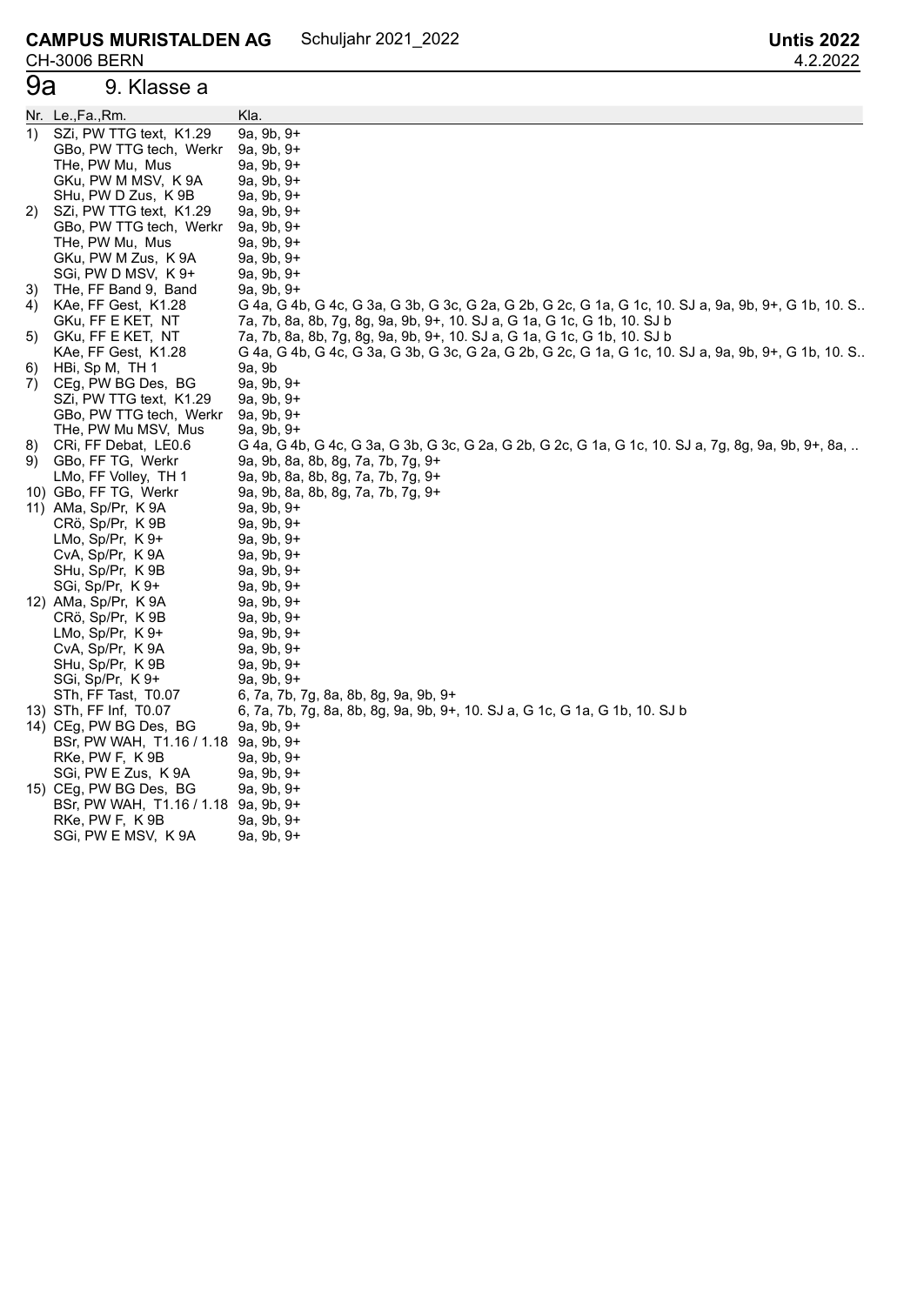$4)$ 

 $NT$ 

 $5)$ 

K1.28

 $\overline{FFE}$ 

FF

17:10<br>17:55

GKu

KAe

 $8)$ 

 $13)$ 

|                |                                     | Montag                   |                                                 |                                          | Dienstag                 |                                   |             | Mittwoch   |                                |                                  |                          | Donnerstag                                                             | Freitag                                           |                                 |                                                 |  |  |
|----------------|-------------------------------------|--------------------------|-------------------------------------------------|------------------------------------------|--------------------------|-----------------------------------|-------------|------------|--------------------------------|----------------------------------|--------------------------|------------------------------------------------------------------------|---------------------------------------------------|---------------------------------|-------------------------------------------------|--|--|
| 8:00<br>8:45   | Mat                                 | CRö                      | K <sub>9</sub> B                                | Eng                                      | SHu                      | K <sub>9B</sub>                   | Sport       | CRö        | TH1                            | <b>NMG</b>                       | CRö                      | $K$ 9B                                                                 | <b>NMG</b>                                        | SHu                             | K9B                                             |  |  |
| 8:50<br>9:35   | Deu                                 | SHu                      | K <sub>9B</sub>                                 |                                          |                          |                                   | Mat         | CRö        | $K$ 9B                         |                                  |                          |                                                                        | Deu                                               | SHu                             | K <sub>9B</sub>                                 |  |  |
| 9:45<br>10:30  | Fra                                 | RKe                      | K9B                                             | Deu                                      | SHu                      | K9B                               | <b>NMG</b>  | ALe        | <b>NT</b>                      | Mat                              | CRö                      | K 9B                                                                   |                                                   |                                 |                                                 |  |  |
| 10:45<br>11:30 |                                     |                          |                                                 | Fra                                      | RKe                      | K 9B                              |             |            |                                |                                  |                          |                                                                        | <b>NMG</b>                                        | SHu                             | K 9B                                            |  |  |
| 11:40<br>12:25 | bLZ                                 | SHu                      | K9B                                             | Sp M                                     | HBi                      | TH1<br>6)                         |             |            |                                | bLZ                              | CRö                      | K 9B                                                                   | bLZ                                               | SHu                             | K9B                                             |  |  |
| 12:35<br>13:20 |                                     |                          |                                                 | Sp K                                     | CR <sub>o</sub>          | TH1                               | FF TG<br>FF | GBo<br>LMo | Werkr<br>TH <sub>1</sub><br>9) |                                  |                          |                                                                        |                                                   |                                 |                                                 |  |  |
| 13:30<br>14:15 | PW<br>PW<br>PW<br>PW <sub>M</sub>   | SZi<br>GBo<br>THe<br>GKu | K1.29<br>Werkr<br>Mus<br>K <sub>9</sub> A<br>1) | <b>PW BG</b><br>PW<br>PW TT<br><b>PW</b> | CEg<br>SZi<br>GBo<br>THe | BG<br>K1.29<br>Werkr<br>Mus<br>7) | FF TG       | GBo        | Werkr<br>10)                   | Sp/Pr<br>Sp/Pr<br>Sp/Pr<br>Sp/Pr | AMa<br>CRö<br>LMo<br>CvA | K <sub>9</sub> A<br>K <sub>9</sub> B<br>K9+<br>K <sub>9</sub> A<br>11) | PW BG<br>PW<br><b>PWF</b><br>PW <sub>E</sub>      | CEg<br><b>BSr</b><br>RKe<br>SGi | BG<br>T1.16/<br>K 9B<br>K <sub>9</sub> A<br>14) |  |  |
| 14:25<br>15:10 | PW<br>PW<br><b>PW</b><br><b>PWM</b> | SZi<br>GBo<br>THe<br>GKu | K1.29<br>Werkr<br>Mus<br>K9A<br>2)              |                                          |                          |                                   |             |            |                                |                                  |                          |                                                                        | PW BG<br>PW<br>PW <sub>F</sub><br>PW <sub>E</sub> | CEg<br><b>BSr</b><br>RKe<br>SGi | BG<br>T1.16/<br>K <sub>9</sub> B<br>K 9A<br>15) |  |  |
| 15:20<br>16:05 | FF                                  | THe                      | Band<br>3)                                      |                                          |                          |                                   |             |            |                                | Sp/Pr<br>Sp/Pr<br>Sp/Pr<br>Sp/Pr | AMa<br>CRö<br>LMo<br>CvA | K 9A<br>K 9B<br>K 9+<br>K 9A<br>12)                                    |                                                   |                                 |                                                 |  |  |
| 16:15<br>17:00 | FF<br><b>FFE</b>                    | KAe<br>GKu               | K1.28<br>NT                                     | FF                                       | CRi                      | LE0.6                             |             |            |                                | FF Inf                           | STh                      | T0.07                                                                  |                                                   |                                 |                                                 |  |  |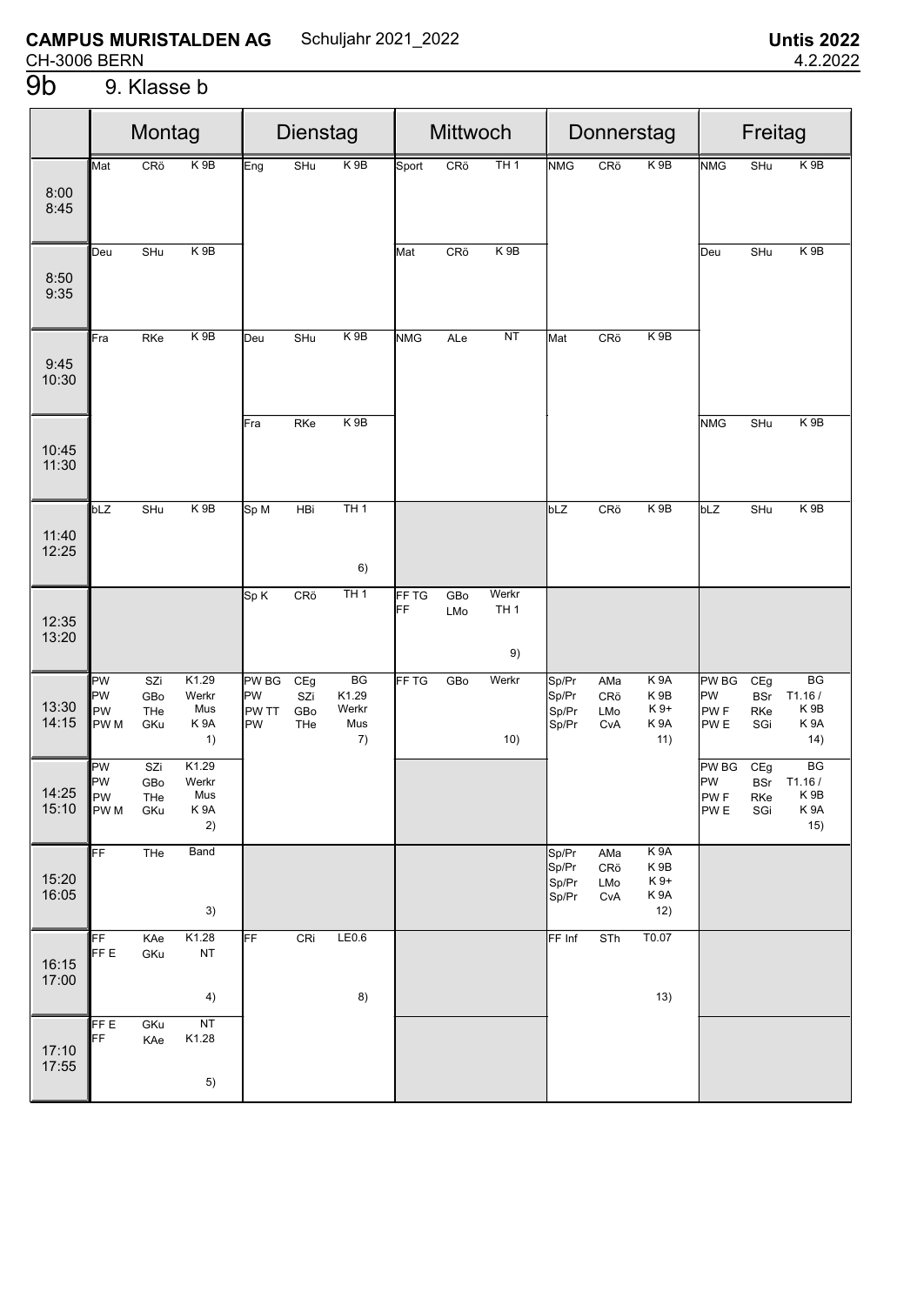#### 9. Klasse b

|    | Nr. Le.,Fa.,Rm.                      | Kla.                                                                                                 |
|----|--------------------------------------|------------------------------------------------------------------------------------------------------|
| 1) | SZi, PW TTG text, K1.29              | 9a, 9b, 9+                                                                                           |
|    | GBo, PW TTG tech, Werkr              | 9a, 9b, 9+                                                                                           |
|    | THe, PW Mu, Mus                      | 9a, 9b, 9+                                                                                           |
|    | GKu, PW M MSV, K 9A                  | 9a, 9b, 9+                                                                                           |
|    | SHu, PW D Zus, K 9B                  | 9a, 9b, 9+                                                                                           |
| 2) | SZi, PW TTG text, K1.29              | 9a, 9b, 9+                                                                                           |
|    | GBo, PW TTG tech, Werkr              | 9a, 9b, 9+                                                                                           |
|    | THe, PW Mu, Mus                      | 9a, 9b, 9+                                                                                           |
|    | GKu, PW M Zus, K 9A                  | 9a, 9b, 9+                                                                                           |
|    | SGi, PW D MSV, K 9+                  | 9a, 9b, 9+                                                                                           |
| 3) | THe, FF Band 9, Band                 | 9a, 9b, 9+                                                                                           |
| 4) | KAe, FF Gest, K1.28                  | G 4a, G 4b, G 4c, G 3a, G 3b, G 3c, G 2a, G 2b, G 2c, G 1a, G 1c, 10. SJ a, 9a, 9b, 9+, G 1b, 10. S. |
|    | GKu, FF E KET, NT                    | 7a, 7b, 8a, 8b, 7g, 8g, 9a, 9b, 9+, 10. SJ a, G 1a, G 1c, G 1b, 10. SJ b                             |
| 5) | GKu, FF E KET, NT                    | 7a, 7b, 8a, 8b, 7g, 8g, 9a, 9b, 9+, 10. SJ a, G 1a, G 1c, G 1b, 10. SJ b                             |
|    | KAe, FF Gest, K1.28                  | G 4a, G 4b, G 4c, G 3a, G 3b, G 3c, G 2a, G 2b, G 2c, G 1a, G 1c, 10. SJ a, 9a, 9b, 9+, G 1b, 10. S. |
| 6) | HBi, Sp M, TH 1                      | 9a, 9b                                                                                               |
| 7) | CEg, PW BG Des, BG                   | 9a, 9b, 9+                                                                                           |
|    | SZi, PW TTG text, K1.29              | 9a, 9b, 9+                                                                                           |
|    | GBo, PW TTG tech, Werkr              | 9a, 9b, 9+                                                                                           |
|    | THe, PW Mu MSV, Mus                  | 9a, 9b, 9+                                                                                           |
| 8) | CRI, FF Debat, LE0.6                 | G 4a, G 4b, G 4c, G 3a, G 3b, G 3c, G 2a, G 2b, G 2c, G 1a, G 1c, 10. SJ a, 7g, 8g, 9a, 9b, 9+, 8a,  |
| 9) | GBo, FF TG, Werkr                    | 9a, 9b, 8a, 8b, 8g, 7a, 7b, 7g, 9+                                                                   |
|    | LMo, FF Volley, TH 1                 | 9a, 9b, 8a, 8b, 8g, 7a, 7b, 7g, 9+                                                                   |
|    | 10) GBo, FF TG, Werkr                | 9a, 9b, 8a, 8b, 8g, 7a, 7b, 7g, 9+                                                                   |
|    | 11) AMa, Sp/Pr, K 9A                 | 9a, 9b, 9+                                                                                           |
|    | CRö, Sp/Pr, K9B                      | 9a, 9b, 9+                                                                                           |
|    | $LMo, Sp/Pr, K.9+$                   | 9a, 9b, 9+                                                                                           |
|    | CvA, Sp/Pr, K9A                      | 9a, 9b, 9+                                                                                           |
|    | SHu, Sp/Pr, K9B                      | 9a, 9b, 9+                                                                                           |
|    | SGi, Sp/Pr, K9+                      | 9a, 9b, 9+                                                                                           |
|    | 12) AMa, Sp/Pr, K 9A                 | 9a, 9b, 9+                                                                                           |
|    | CRö, Sp/Pr, K9B                      | 9a, 9b, 9+                                                                                           |
|    | LMo, Sp/Pr, $K9+$                    | 9a, 9b, 9+                                                                                           |
|    | CvA, Sp/Pr, K9A                      | 9a, 9b, 9+                                                                                           |
|    | SHu, Sp/Pr, K9B                      | 9a, 9b, 9+                                                                                           |
|    | SGi, Sp/Pr, K9+                      | 9a, 9b, 9+                                                                                           |
|    | STh, FF Tast, T0.07                  | 6, 7a, 7b, 7g, 8a, 8b, 8g, 9a, 9b, 9+                                                                |
|    | 13) STh, FF Inf, T0.07               | 6, 7a, 7b, 7g, 8a, 8b, 8g, 9a, 9b, 9+, 10. SJ a, G 1c, G 1a, G 1b, 10. SJ b                          |
|    | 14) CEg, PW BG Des, BG               | 9a, 9b, 9+                                                                                           |
|    | BSr, PW WAH, T1.16 / 1.18 9a, 9b, 9+ |                                                                                                      |
|    | RKe, PW F, K 9B                      | 9a, 9b, 9+                                                                                           |
|    | SGi, PW E Zus, K 9A                  | 9a, 9b, 9+                                                                                           |
|    | 15) CEg, PW BG Des, BG               | 9a, 9b, 9+                                                                                           |
|    | BSr, PW WAH, T1.16 / 1.18            | 9a, 9b, 9+                                                                                           |
|    | RKe, PW F, K9B                       | 9a, 9b, 9+                                                                                           |
|    | SGi, PW E MSV, K 9A                  | 9a, 9b, 9+                                                                                           |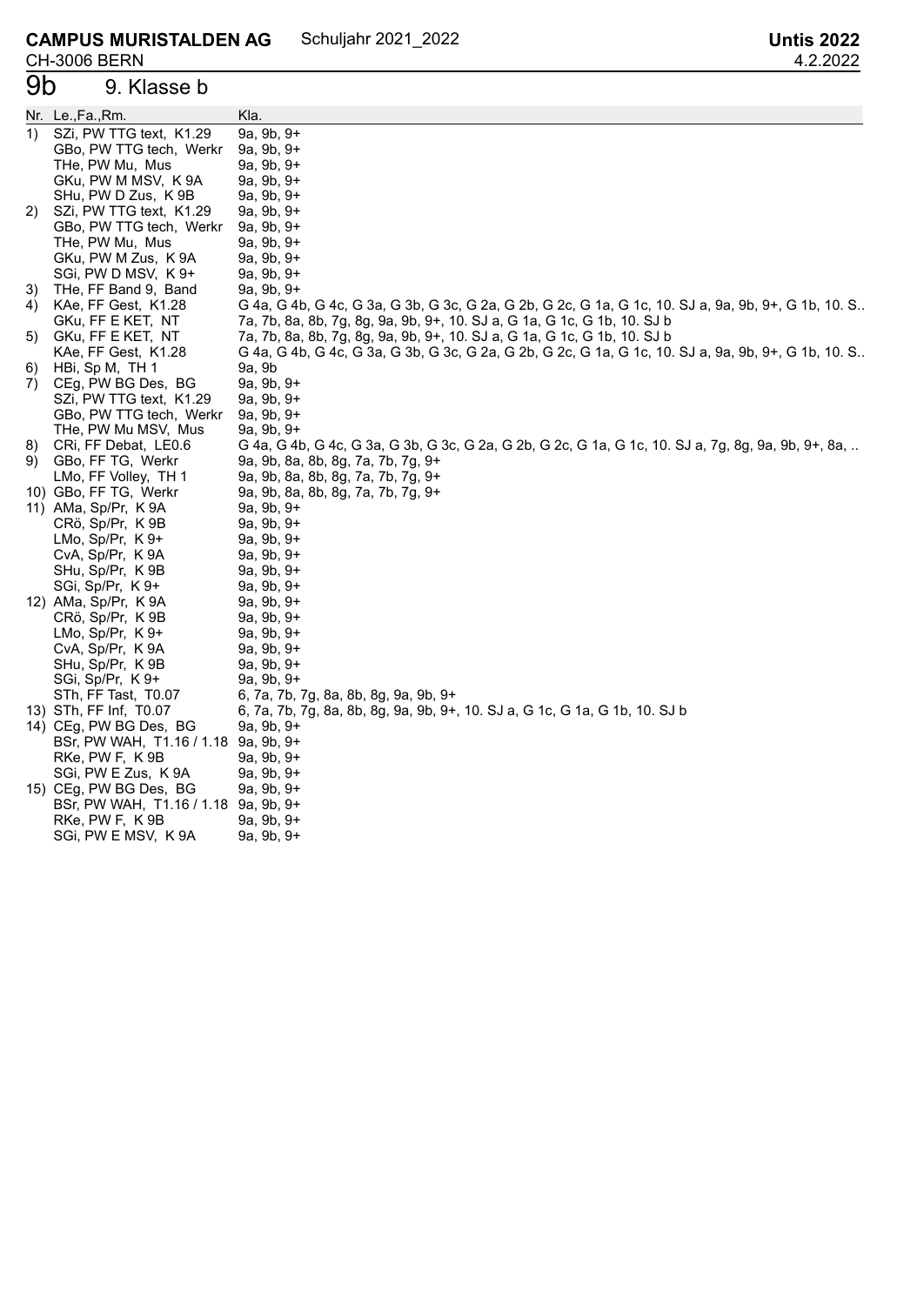# 9. Klasse Plus+

|                |                                             | Montag                   |                                                 | Dienstag                          |                          |                                   | Mittwoch    |            |                                |                                  | Donnerstag               |                                                                         | Freitag                                                  |                                 |                                                             |  |
|----------------|---------------------------------------------|--------------------------|-------------------------------------------------|-----------------------------------|--------------------------|-----------------------------------|-------------|------------|--------------------------------|----------------------------------|--------------------------|-------------------------------------------------------------------------|----------------------------------------------------------|---------------------------------|-------------------------------------------------------------|--|
| 8:00<br>8:45   | Lernb                                       | SGi                      | $K9+$                                           |                                   |                          |                                   | Lernb       | SGi        | $K9+$                          | Lernb                            | LMo                      | $K9+$                                                                   | Lernb                                                    | SGi                             | $K9+$                                                       |  |
| 8:50<br>9:35   | Deu                                         | SGi                      | $K9+$                                           | Fra                               | CEg                      | $K9+$                             | Eng         | SGi        | $K9+$                          | Mat                              | LMo                      | $K9+$                                                                   | Eng                                                      | SGi                             | $K9+$                                                       |  |
| 9:45<br>10:30  |                                             |                          |                                                 | Lernb                             | LMo                      | $K9+$                             | Deu         | SGi        | $K9+$                          |                                  |                          |                                                                         | <b>NMG</b>                                               | SGi                             | $K9+$                                                       |  |
| 10:45<br>11:30 | <b>NMG</b>                                  | SGi                      | $K9+$                                           | Sport                             | LMo                      | TH2                               | Fra         | CEg        | $K9+$                          | <b>NMG</b>                       | LMo                      | $K9+$                                                                   |                                                          |                                 |                                                             |  |
| 11:40<br>12:25 |                                             |                          |                                                 |                                   |                          |                                   |             |            |                                |                                  |                          |                                                                         | Mat                                                      | LMo                             | $K9+$                                                       |  |
| 12:35<br>13:20 |                                             |                          |                                                 |                                   |                          |                                   | FF TG<br>FF | GBo<br>LMo | Werkr<br>TH <sub>1</sub><br>8) |                                  |                          |                                                                         |                                                          |                                 |                                                             |  |
| 13:30<br>14:15 | PW<br><b>PW</b><br>PW<br>PW <sub>M</sub>    | SZi<br>GBo<br>THe<br>GKu | K1.29<br>Werkr<br>Mus<br>K <sub>9</sub> A<br>1) | <b>PW BG</b><br>PW<br>PW TT<br>PW | CEg<br>SZi<br>GBo<br>THe | BG<br>K1.29<br>Werkr<br>Mus<br>6) | FF TG       | GBo        | Werkr<br>9)                    | Sp/Pr<br>Sp/Pr<br>Sp/Pr<br>Sp/Pr | AMa<br>CRö<br>LMo<br>CvA | K <sub>9</sub> A<br>K <sub>9</sub> B<br>K 9+<br>K <sub>9</sub> A<br>10) | PW BG<br><b>PW</b><br>PW <sub>F</sub><br>PW <sub>E</sub> | CEg<br><b>BSr</b><br>RKe<br>SGi | BG<br>T1.16/<br>K <sub>9B</sub><br>K <sub>9</sub> A<br>13)  |  |
| 14:25<br>15:10 | PW<br><b>PW</b><br><b>IPW</b><br><b>PWM</b> | SZi<br>GBo<br>THe<br>GKu | K1.29<br>Werkr<br>Mus<br>K <sub>9</sub> A<br>2) |                                   |                          |                                   |             |            |                                |                                  |                          |                                                                         | PW BG<br><b>PW</b><br><b>PWF</b><br>PW <sub>E</sub>      | CEg<br><b>BSr</b><br>RKe<br>SGi | $\overline{BG}$<br>T1.16/<br>K <sub>9</sub> B<br>K9A<br>14) |  |
| 15:20<br>16:05 | FF                                          | THe                      | Band<br>3)                                      |                                   |                          |                                   |             |            |                                | Sp/Pr<br>Sp/Pr<br>Sp/Pr<br>Sp/Pr | AMa<br>CRö<br>LMo<br>CvA | K <sub>9</sub> A<br>K 9B<br>K 9+<br>K <sub>9</sub> A<br>11)             |                                                          |                                 |                                                             |  |
| 16:15<br>17:00 | FF<br>FF E                                  | KAe<br>GKu               | K1.28<br><b>NT</b><br>4)                        | FF                                | CRi                      | LE0.6<br>7)                       |             |            |                                | FF<br>FF Inf                     | KMü<br>STh               | Aula<br>T0.07<br>12)                                                    |                                                          |                                 |                                                             |  |
| 17:10<br>17:55 | FF E<br>FF                                  | GKu<br>KAe               | NT<br>K1.28<br>5)                               |                                   |                          |                                   |             |            |                                |                                  |                          |                                                                         |                                                          |                                 |                                                             |  |